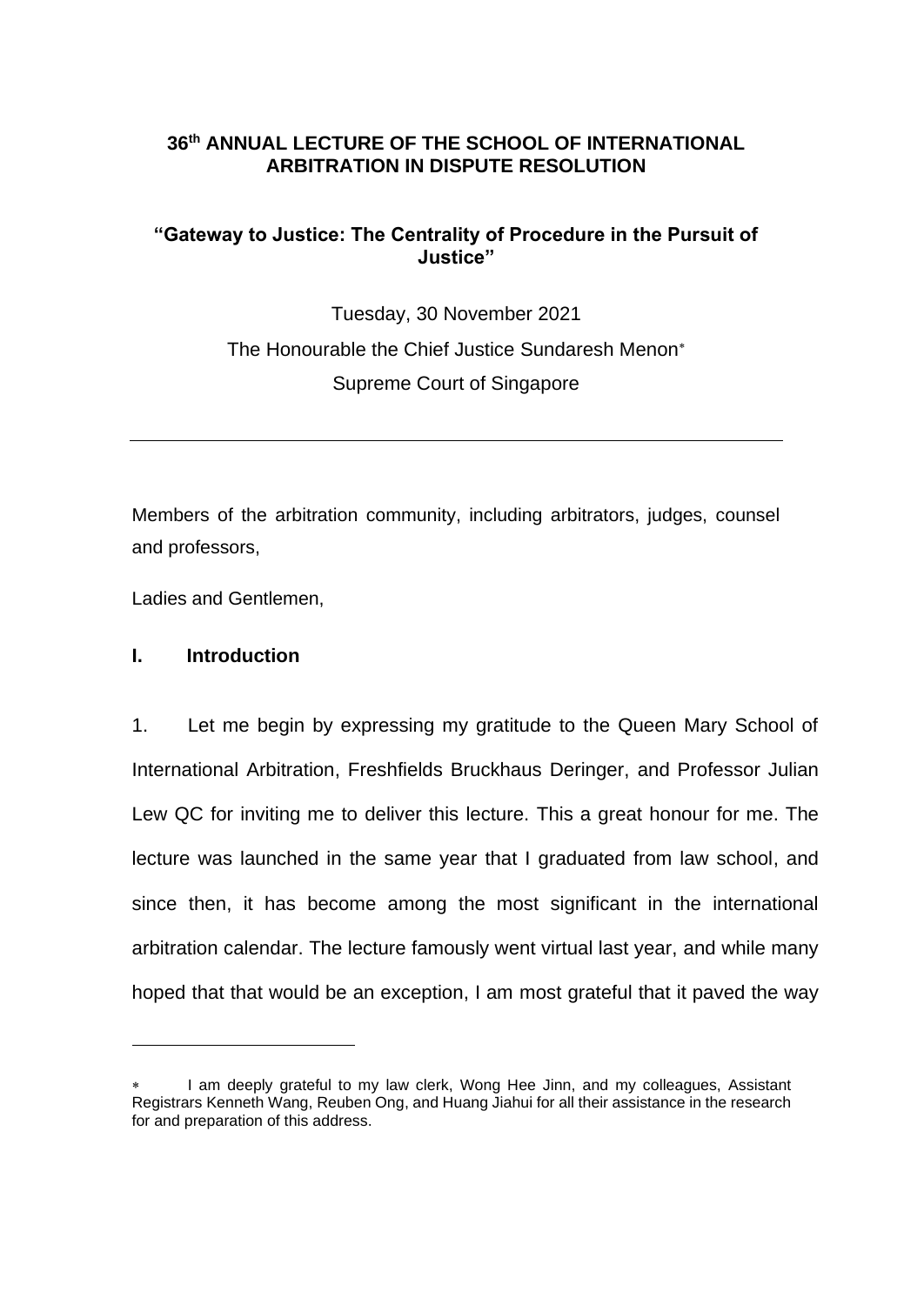for us to proceed with this year's lecture despite the seemingly unceasing disruptions caused by the COVID-19 pandemic. We owe this especially to the assiduous efforts of the organisers, which I gratefully acknowledge.

2. My address today is principally concerned with situating the importance of procedure in the pursuit of justice. While it is uncontroversial to say that the procedural architecture of a legal system is among the most pivotal elements that determine its ability to deliver justice, we have tended not to accord procedural issues and reforms the attention that is commensurate with their significance. Over the past few decades, our lives have been transformed dramatically with new innovations and technologies. In response to those changes, we have witnessed a host of new regulatory measures, the evolution of legal doctrines, and the proliferation and development of legislation. In all these however, we have been predominantly fixated on *substantive* law. The unspoken but commonly held assumption appears to be that procedure, while necessary, is ultimately an insignificant and bothersome detail that needs to be accommodated only so that we can get on with the real work of the substance. Perhaps the most significant *procedural* innovation of the past few decades has been the tremendous growth of arbitration as a means of dispute resolution. <sup>1</sup> While this *is*

<sup>1</sup> See for example, Andre Yeap SC, Kelvin Poon and Alessa Pang, "The rise of arbitration in the Asia-Pacific" The Asia-Pacific Arbitration Review 2022, 7 July 2021, accessible at <https://globalarbitrationreview.com/review/the-asia-pacific-arbitrationreview/2022/article/the-rise-of-arbitration-in-the-asia-pacific>. The authors note the increasing number of case filings and arbitration institutions across the region. To date, (*cont'd on next page*)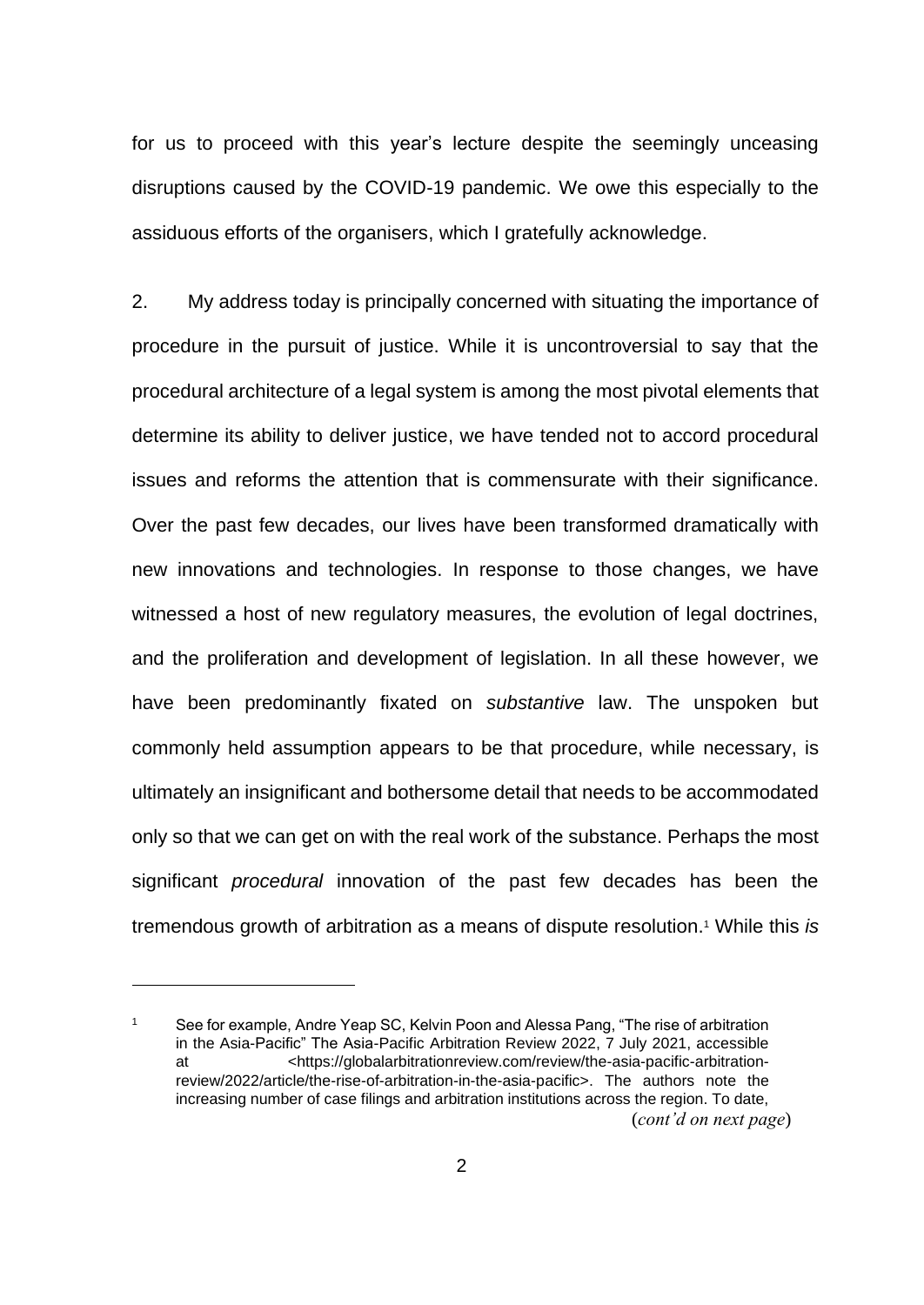remarkable, it may *also* evidence a sense that traditional court procedures have proved inadequate to meet evolving legal needs, perhaps precisely because they have failed to attract sustained attention towards their thoughtful reform.

3. In this context, the pandemic has served as a timely wakeup call for the profession. For one thing, it manifestly demonstrated the *importance* of a modernised and robust procedural framework as justice systems around the world nearly ground to a halt when physical travel and interactions were severely curtailed. For another, it highlighted the tremendous *potential* of procedure as jurisdictions swiftly rallied to implement a generational update of their procedural frameworks including, for instance, the broad shift to virtual hearings and the acceptance of electronic signatures and attestations. Necessity, as the adage goes, has truly been the mother of these innovations.

4. But while we should celebrate the fact that most legal systems were able to respond quickly to the pandemic, it would be a grave mistake if we did not introspect and draw some lessons from this. For instance, we should wonder why

there have been 168 state signatories to the New York Arbitration Convention on the Recognition and Enforcement of Foreign Arbitral Awards, with the Republic of Iraq being the latest signatory. This is perhaps neatly encapsulated by the observation of Professor Pieter Sanders, principal drafter of the New York Convention that "[b]usiness is grateful to the United Nations for having provided it with this instrument in a world where arbitration is resorted to for the resolution of international commercial disputes": see Pieter Sanders, Honorary President, International Council for Commercial Arbitration, Keynote Address at International Council for Commercial Arbitration Congress Series No 9: The History of the New York Convention (May 3, 1998) in *Improving the Efficiency of Arbitration and Awards: 40 Years of the Application of the New York Convention*, 1998 ICCA Congress Series No 9 11 (Albert Jan van den Berg ed, 1999).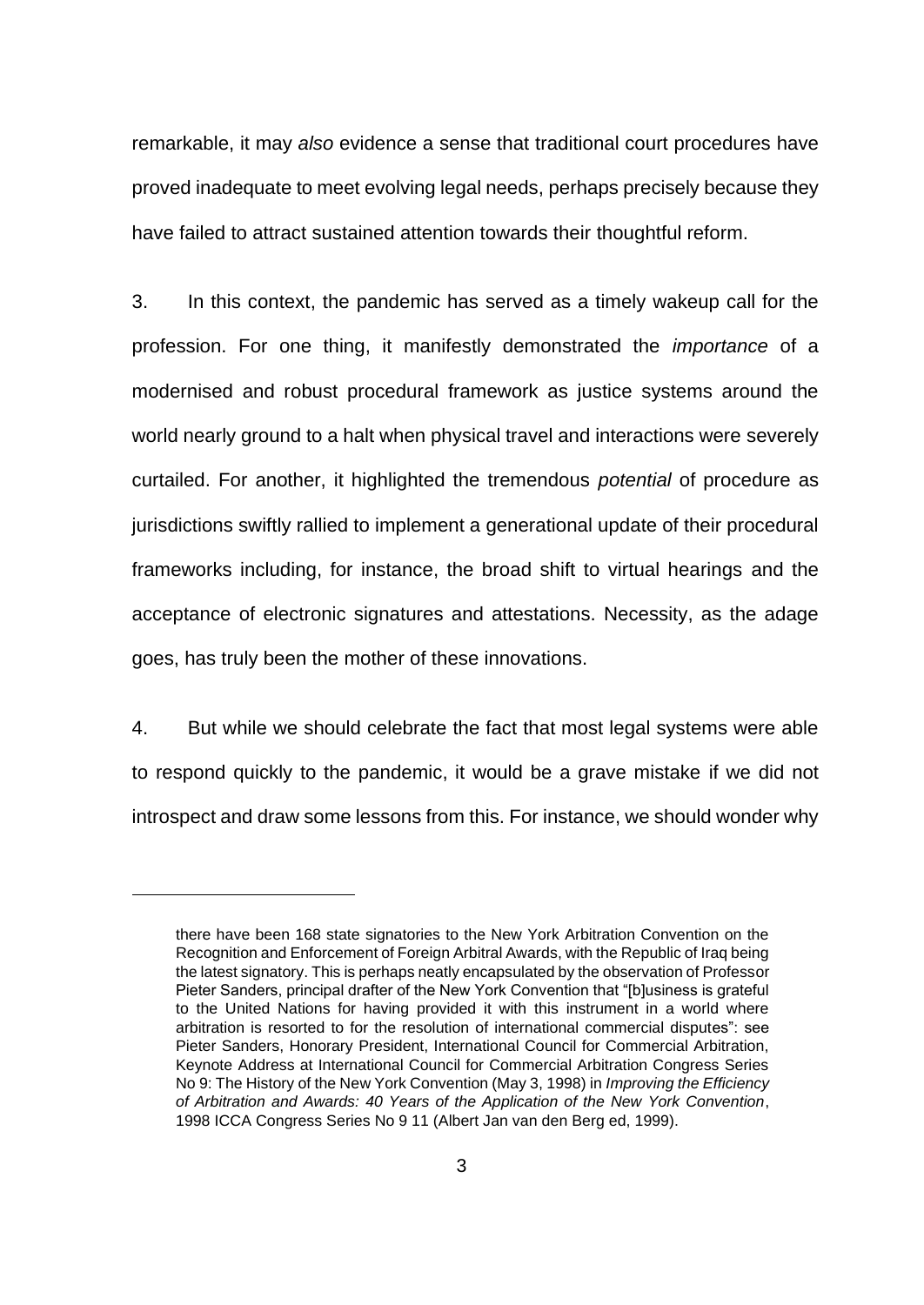technological features like video calls and electronic signatures are being heralded as achievements for their adoption into our legal processes, when they have long been part of common and commercial life. And more importantly, are we content with these innovations that have largely been limited to using technology to approximate or analogise our physical experience in a virtual space? Is that really the limit of our imagination?

5. *This* is what I hope to explore today. In the wake of the pandemic, there is now a greater openness to consider the structural reform of our dispute resolution systems, and we should ride this momentum to redefine how we think about procedure. Let me illustrate this with an example where technology has transformed its analogical precedent. When we think of virtual maps, like Google or Apple maps, we no longer imagine the mere representation of paper maps on digital screens; instead, by deploying the available technologies, these virtual maps can help users navigate their surroundings, plan their trips and itineraries, and bring together relevant information about traffic conditions, flight timings, operating hours, hotel prices, and so on. In the same way, our goal in the law and in procedural design should *not* be just to replicate virtually what we have already been doing physically; rather, it *must* be to review and where appropriate, reimagine old practices, so as to achieve a degree of reliability, convenience, and accessibility not previously possible.

6. In speaking about this issue of procedure, I will divide my address into

4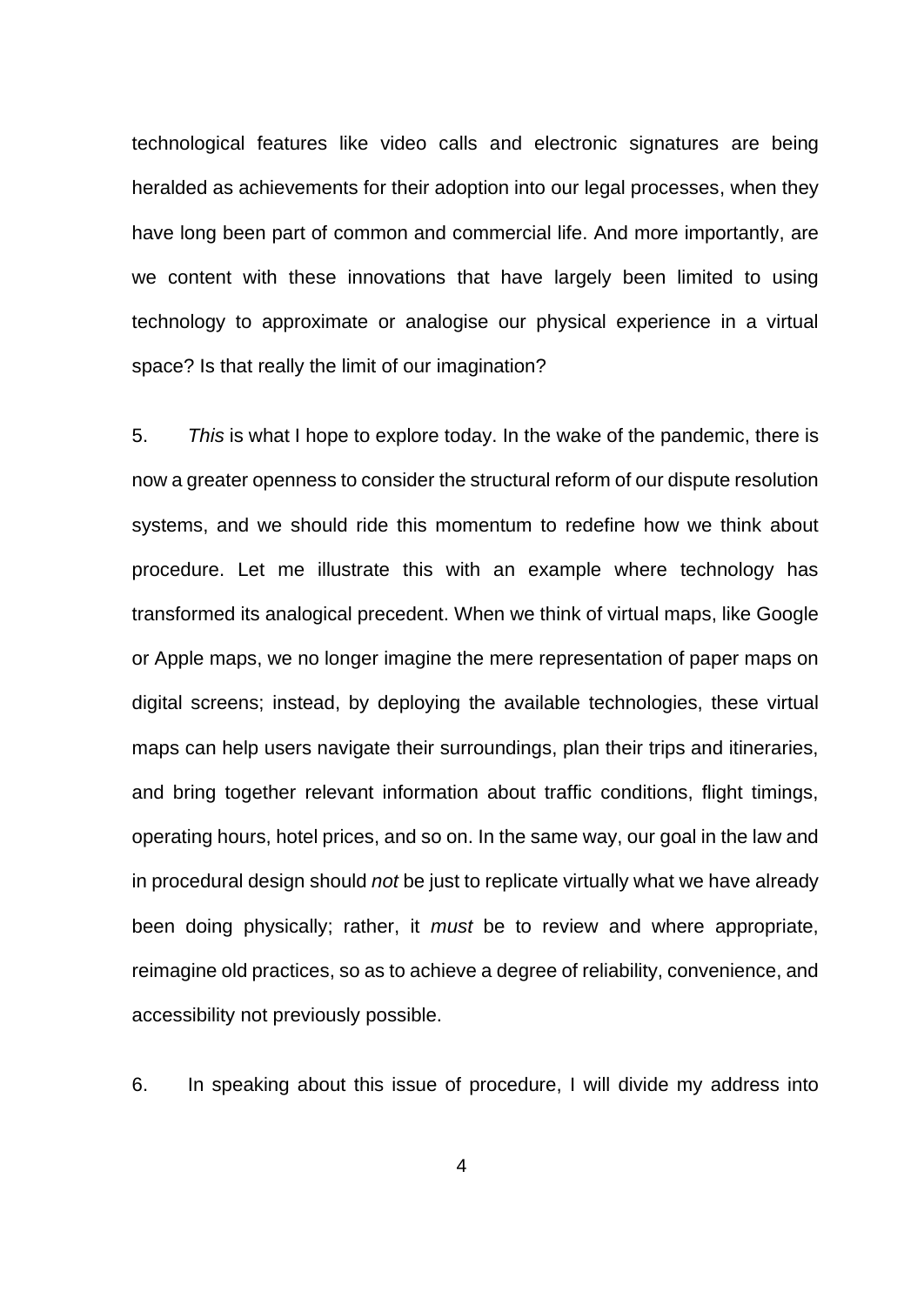three parts:

(a) First, I briefly outline the importance of procedure and process engineering in the pursuit and delivery of justice, focusing specifically on dispute resolution. I will also offer some thoughts on why procedure has often been overlooked or relegated within the hierarchy of our considerations.

(b) Second, I will put forward a few foundational principles that I suggest should guide us as we assess, design, and implement the procedural frameworks for dispute resolution. I will then illustrate their application by showing the impact of procedure in a few distinct fields of substantive law and practice.

(c) Third, I will identify a few trends affecting dispute resolution that I think signal the urgent need for procedural reform, and outline how we might go about pursuing this.

#### **II. The paramount importance of process thinking and design**

## *A. Situating the problem*

7. Let me begin with the observation that most of our greatest jurisprudential achievements have emerged from the relentless study of the demands of justice on the *substance* and *content* of our legal frameworks. The theories of utility,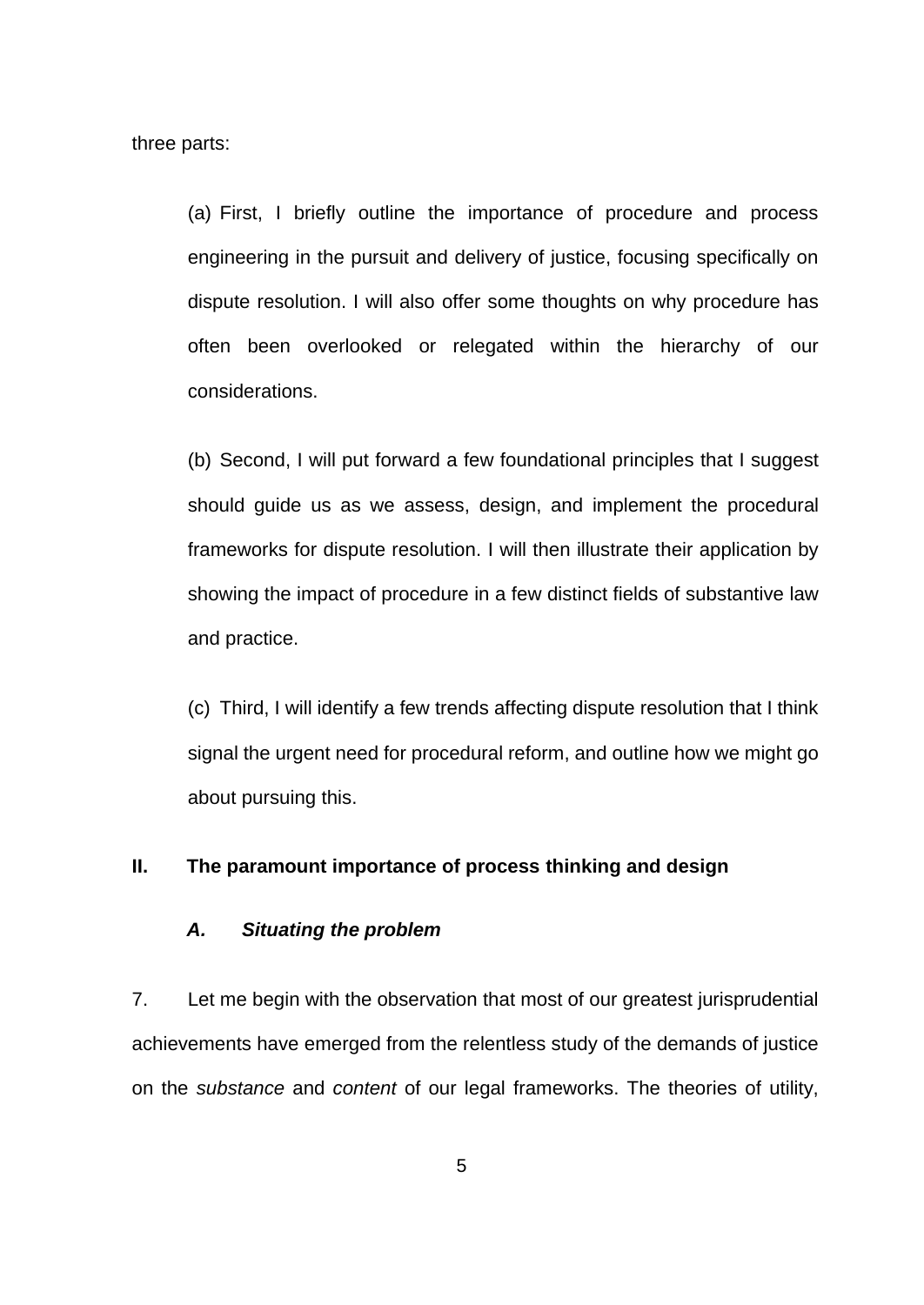liberty, and property, or the requirements of the Rule of Law debated by generations of scholars from Aristotle,<sup>2</sup> to Montesquieu,<sup>3</sup> to Fuller,<sup>4</sup> are all products of *deep* legal thinking, and they seek essentially to address *what* the ideals of the law are and should be, and the *substantive norms* that a fair and just system of laws should embrace in order to advance those ideals.

8. Yet, as Jeremy Waldron has observed, 5 there is one dimension of the justice dialogue that is often overlooked in contemporary discourse, but which is no less important – and that is *procedure*, or more generally, the question of *how* any given legal system should seek to achieve its intended ends of justice. Procedure is concerned with the mechanisms, structures, and processes through which the law is actualised, applied, and delivered into the hands of its users.<sup>6</sup>

<sup>2</sup> Aristotle, *The Politics* (c. 350BC), Stephen Everson (trans.) (Cambridge University Press, 1988).

<sup>3</sup> Charles Montesquieu, *The Spirit of the Laws* [1748], A. Cohler, C. Miller and H. Stone eds (Cambridge University Press, 1989).

<sup>4</sup> Lon Fuller, *The Morality of Law* (Yale University Press, 1964).

<sup>5</sup> Jeremy Waldron, "The Rule of Law and the Importance of Procedure" (2010) NYU School of Law, Public Law Research Paper No 10-73 (available on SSRN) ("Waldron on Procedure"). As he observes at p12: "[A] procedural conception of the Rule of Law helps bring our conceptual thinking about law to life. There is a distressing tendency among academic legal philosophers to see law simply as a set of normative propositions and to pursue their task of developing an understanding of the concept of law to consist imply in understanding what sort of normative propositions these are".

<sup>&</sup>lt;sup>6</sup> For example, Sir John Salmond has opined that the "law of procedure may be defined as that branch of the law which governs the process of litigation. It is law of actions-jus quod ad actions pertinent … All the residue is substantive law, and relates, not to the process of litigation, but to its purposes and subject matter. Substantive law is concerned with the ends which the administration of justice seeks; procedural deal with the means and instruments by which those ends are to be attained. The latter regulates the conduct and relations of Courts and litigants in respect of the litigation itself, the former determines their conduct and relations in respect of the matters litigated": *Salmond on Jurisprudence* (C.A.W Manning ed) (Sweet & Maxwell London, 8th Ed, 1930), at p495.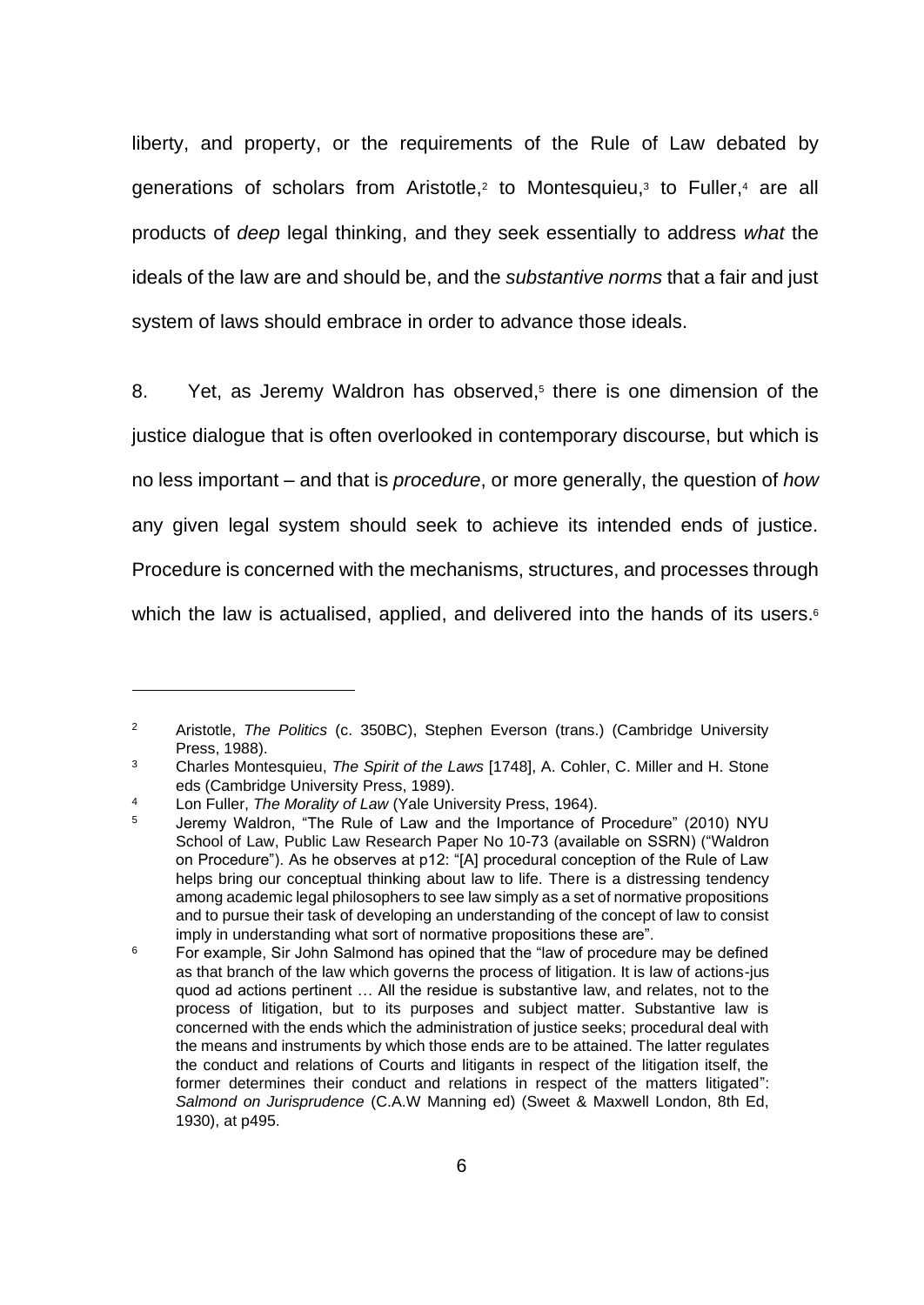These individual processes come together to form a structural whole, which I refer to as the procedural *architecture* of a legal system.<sup>7</sup> A wide range of questions fall within the realm of procedure, including whether there should be a right of appeal on issues of law arising from an arbitral decision, whether we should allow the consolidated hearing of related cases or the filing of class action lawsuits, whether there should be mandatory mediation prior to the commencement of divorce proceedings, or whether the victim of a sexual offence may have his or her identity protected in criminal proceedings.

9. At first glance, these questions of procedure might appear somewhat less grand and universal. But it would be wrong to think that the means by which justice is conceived and delivered are any less important than the theories of justice themselves. Indeed, it might be said that a sound procedural architecture is *necessary* if we are to transform a set of *laws* into a system of *justice*. This should not come as a surprise. After all, the law does not exist in a theoretical vacuum, and its practical application is necessarily put to the test in a given social and economic milieu. Even the best substantive rights and rules will prove hollow without an accessible and effective set of procedures through which they may be realised.

 $7$  For example, one aspect of this is the suggestion that every judicial body has the inherent jurisdiction to establish its own procedures for dealing with cases justly, as has been held in cases such as *Attorney-General v Leveller Magazine Limited* [1979] AC 440 and *Taylor v Lawrence* [2003] QB 528.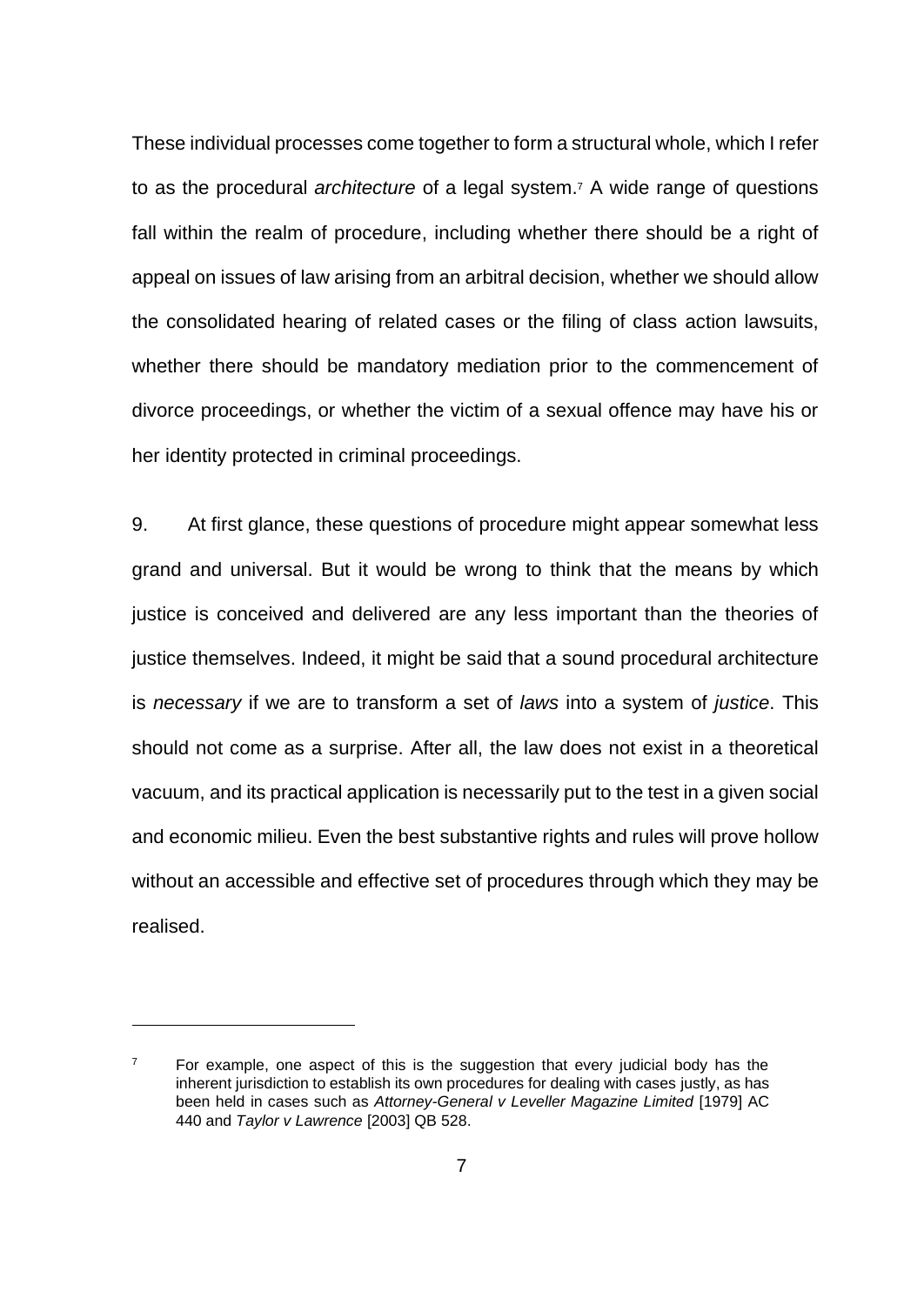10. Let me briefly mention just two examples to illustrate this point. The first is the growing phenomenon of mandatory consumer or employee arbitration, which has led to a host of legal issues and policy concerns.<sup>8</sup> Fundamentally, the discomfort among critics of this practice arises out of the sense that arbitral procedures are being misused to frustrate the *effective* vindication of consumer or employee rights. They argue that while arbitration may be suitable for the resolution of *some* disputes, especially those between consenting parties at arms' length with comparable bargaining power, it is *not* appropriate for such disputes as small value consumer and employee claims, because of the disproportionate costs and often insurmountable jurisdictional obstacles that it places on the consumer or employee. Yet, the law itself may not recognise this as a legitimate concern. In the United States for example, a series of decisions issued by the Supreme Court have upheld the validity of *mandatory* consumer arbitration clauses containing class action and group arbitration waivers, thereby precluding collective action and obliging prospective litigants to pursue their

<sup>&</sup>lt;sup>8</sup> See for example, "The problem with the craze for mandatory arbitration" The Economist, 27 January 2018, accessible at <https://www.economist.com/leaders/2018/01/27/theproblem-with-the-craze-for-mandatory-arbitration?fsrc=rss>. See also, Michael S Barr, "Mandatory Arbitration in Consumer Finance and Investor Contracts" (2015) 11(4) NYU J L & Bus 794, highlighting the disparities in parties' respective bargaining power, with consumers presented with contracts on a "take it or leave it" basis, with no ability to negotiate over terms. For a different perspective, see Miles B Farmer, "Mandatory and Fair? A Better System of Mandatory Arbitration" (2012) 121 Yale L.J. 2348 which argues in favour of how institution-level protections can preserve both fairness and efficiency in mandatory arbitration.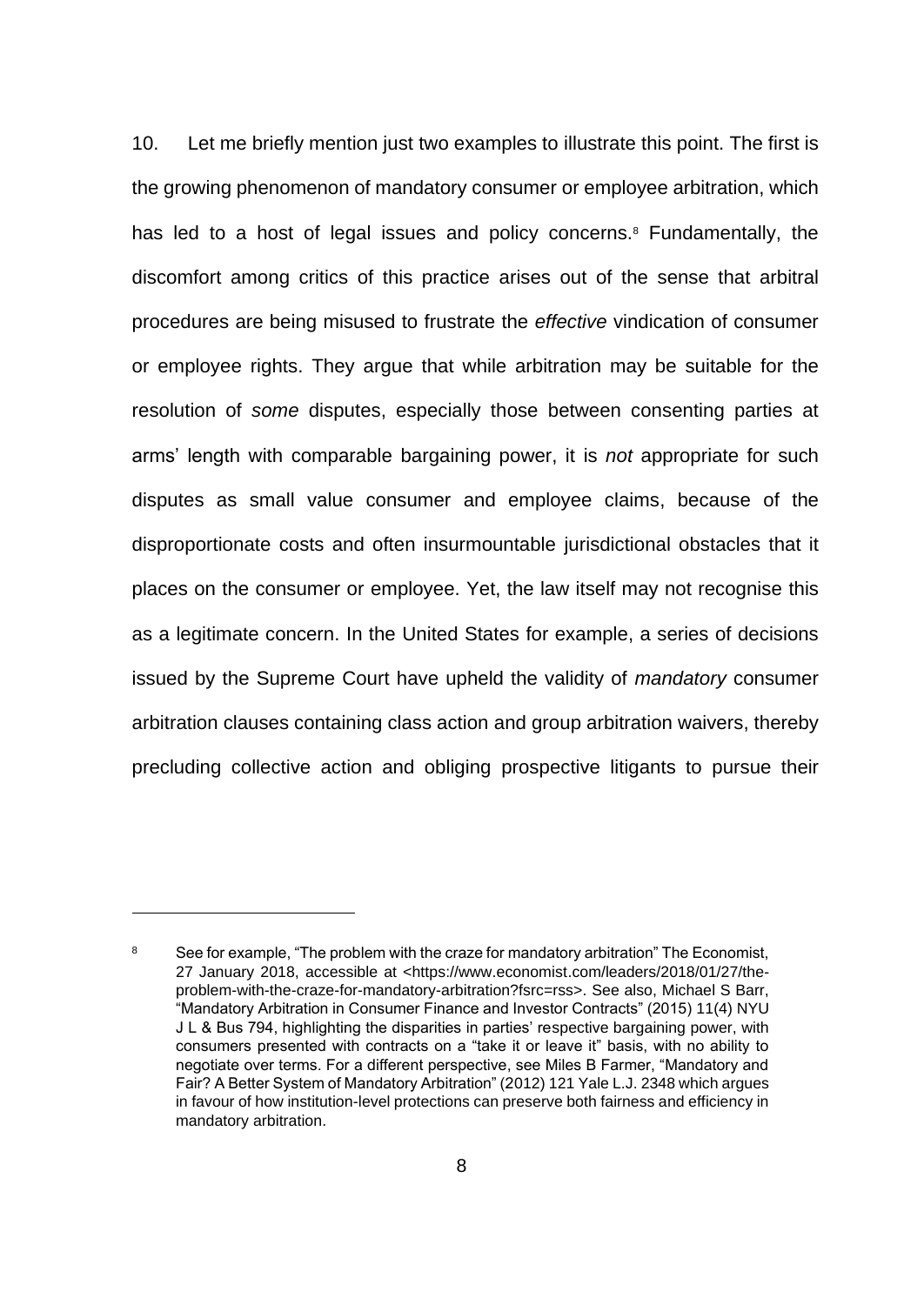claims through expensive individual arbitrations.<sup>9</sup> This, some critics contend, have all but rendered consumer and employee rights illusory in practice.

11. The second example is in the context of criminal justice, where a failure of process can lead to miscarriages of justice. In his seminal study titled "The Process is the Punishment", Professor Malcolm Feeley observed that for many criminal defendants, it is often the costs inherent in the legal *process* rather than the *substantive* outcome that is their overriding concern when deciding whether to exercise their legal rights.<sup>10</sup> For instance, when one considers minor misdemeanours which make up the bulk of the cases in a criminal court, sentences are usually not onerous. On the other hand, the costs of obtaining bail, missing work to attend court, and retaining a lawyer can far outweigh what is at

<sup>9</sup> Three decisions are of particular note. In *AT&T Mobility LLC v Concepcion* 562 US 333 (2011), the respondents had sued AT&T Mobility over contract in a claim for US\$30.22, which later became a class action suit. The Supreme Court held that the Federal Arbitration Act of 1925 (the "FAA") preempts state laws that prohibit contracts from disallowing class-wide arbitration. Subsequently, In *American Express Co v Italian Colors Restaurant* 563 US 333 (2011), the majority of the Supreme Court held that an arbitration clause prohibiting class action suits was enforceable and that the FAA does not permit invalidation of a contractual waiver on the ground that the claimant's cost of individually arbitrating a federal statutory claim may exceed the quantum for potential recovery. In the recent decision of *Epic Systems Corporation v Lewis* 138 S. Ct. 1612 (2018)*,* the majority of the Supreme Court held that arbitration agreements mandating employees to submit all work-related disputes to individual arbitration did not violate the National Labor Relations Act (the "NLRA") and rejected the argument that the NLRA creates a right to group arbitration that prohibits such a clause.

<sup>10</sup> Malcolm M. Feeley, *Process is the Punishment: Handling Cases in a Lower Criminal Court* (New York: Russell Sage Foundation, 1979). See also, Jennifer Earl, "The Process is the Punishment: Thirty Years Later" (2008) 33(3) Law & Social Inquiry 737 and Jennifer Earl, "The Process is the Punishment Revisited" in *The Lower Criminal Courts* (Alisa Smith & Sean Maddan eds) (Routledge, 1st Ed, 2019), which argues that Professor Feeley's core arguments relating to pre-trial processes being more punishing than lower court sentences that may induce defendants to fail to appear or plead guilty, is more useful than ever, and hypothesises a positive and reciprocal relationship between punishing pretrial processes and mass incarceration.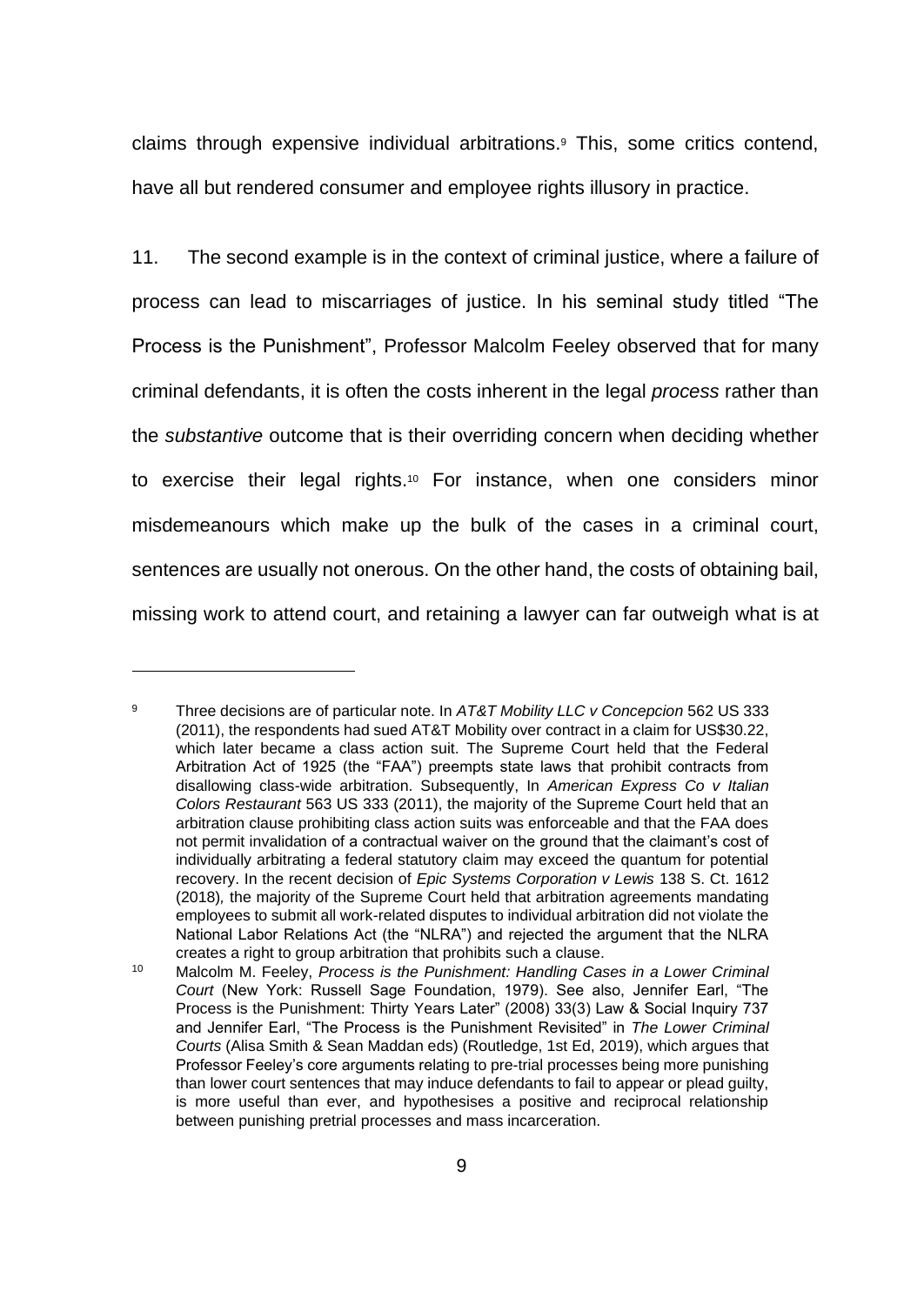stake. The system may thus create a perverse incentive for defendants to plead guilty because the costs associated with asserting their due process rights are disproportionate to their potential benefits. Viewed through this utilitarian calculus, it will become evident that the real value of legal rights is often dependent on the procedural costs of invoking them.<sup>11</sup>

#### *B. Dissecting the causes*

12. I will return to some of these examples later, but the point I wish to emphasise here is that the procedural architecture of our justice system, whether through inadvertence, neglect, or a lack of consideration, has perhaps become its weakest link. And there are at least three reasons that might contribute to this.

13. First, as I noted earlier, there has historically tended to be a focus among legal thinkers on the formal and substantive aspects of the Rule of Law. The concentration on *what the law is* and *what it should be* has inevitably come at the expense of critical interest in exploring the procedural aspects of how the law's ideals may be delivered into the hands of ordinary persons, and the relationship between the procedural and the substantive.

14. Second, this is reflected in our legal pedagogy and the demands of legal practice, which tend to be somewhat mutually reinforcing. The legal profession

<sup>11</sup> Michigan Law Review, "The Process is the Punishment: Handling Cases in a Lower Criminal Court" (1980) 78 Mich L Rev 805.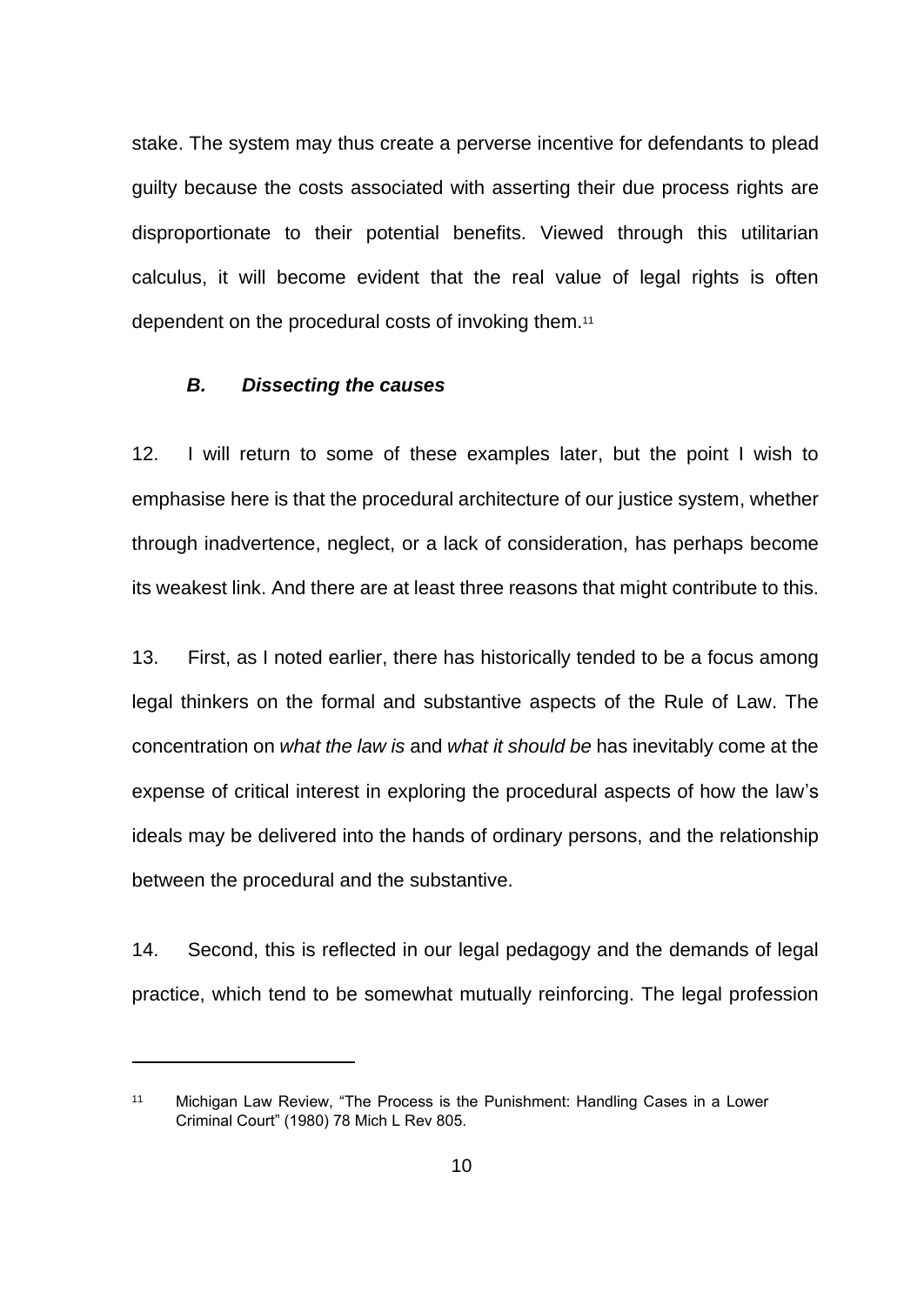gravitates towards substantive law; and law school curricula and law firms alike are commonly structured according to areas of substantive law, such as company, intellectual property, and public law, with relatively few areas or practices dedicated to expertise in the field of procedure. Even in deal-making, we commonly hear of anecdotes where, after months of negotiations, the choice of law and jurisdiction clauses are tacked on without significant thought or discussion, and with a sigh of optimistic relief, which has then helped drive a wellspring of litigation over dispute resolution clauses.<sup>12</sup> We tend to assume that things will work out so long as the "substance" has been dealt with, without acknowledging the reality that even the best negotiated contract or the most carefully drafted legislation will be worthless if the selected jurisdiction, law, or process cannot realistically or readily deliver the envisaged end.

15. Third, the exponential growth in the number, scale, and complexity of disputes – particularly cross-border commercial disputes – has resulted in a phenomenon referred to as the "industrialisation" of dispute resolution, with two

<sup>&</sup>lt;sup>12</sup> See Jane Y Willems, "The Arbitrator's Jurisdiction at Risk: The Case of Hybrid and Asymmetrical Arbitration Agreements" in *The Powers and Duties of an Arbitrator: Liber Amicorum Pierre A Karrer* (Patricia Shaughnessy & Sherlin Tungs eds) (Kluwer Law International, 2017) at para 2, referring to dispute resolution clauses as midnight clauses, as it is normal for parties to leave it till the end of negotiations for its contemplation. In a recent decision of the New South Wales Court of Appeal in *Inghams Enterprises Pty Ltd Limited v Hannigan* [2020] NSWCA 82, Bell P observed at [50] that "[d]ispute resolution clauses are just as capable of generating litigation as any other contractual clause, and the law reports are replete with cases concerned with the construction of such clauses". For example, in *Sebastian Holdings Inc v Deutsche Bank AG* [2010] EWCA Civ 998, Thomas LJ also opined at [57] that "[j]urisdiction clauses are rarely the subject of detailed negotiations … in most transactions in the financial markets this is the case as little attention seems to be paid to this element of risk management".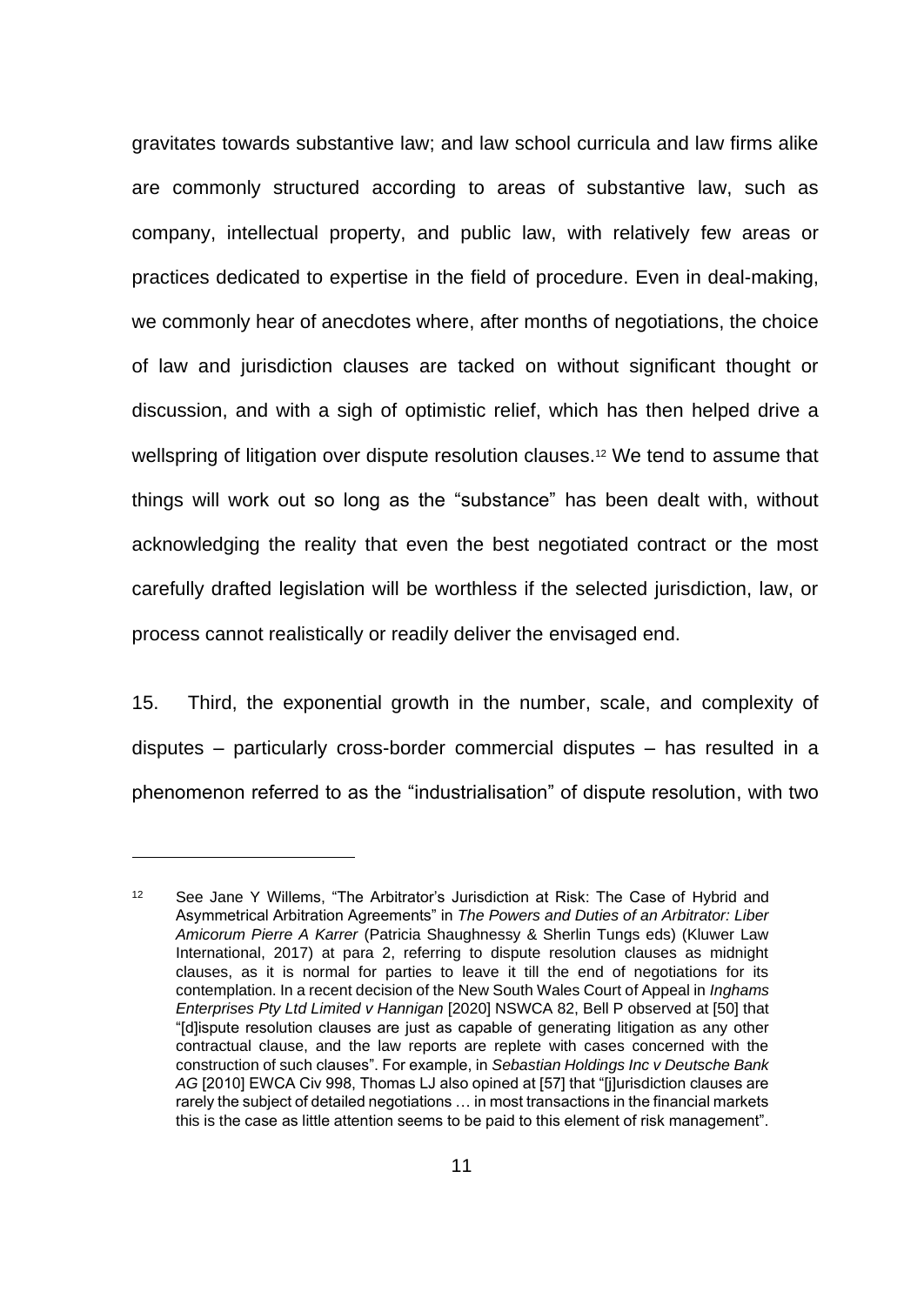broad implications for the profession. First, the provision of dispute resolution services is increasingly supported by platoons of lawyers whose *business* is to engage in these costly and somewhat unnavigable processes.<sup>13</sup> This financial incentive may unwittingly lead to institutional inertia for reform or diminished support for measures that may upend the status quo. Second, certain legal procedures particularly in civil litigation and arbitration are, like manufactured products, increasingly standardised and replicated across a wide range of disputes, perhaps to meet the explosive growth in legal demand. Unfortunately, this is often done without regard for compatibility between the procedure and the nature of the matter at hand.<sup>14</sup> The desire for such homogeneity in dispute resolution processes is, I suggest, somewhat misplaced.

16. Together, these factors have weakened the procedural architecture of our justice system. This is cause for real concern because instead of serving as the *gateway* to justice, procedure has in some respects become the *bolted gate* that sometimes thwarts the very purpose for which the legal system was conceived and designed. I suggest this has stemmed from our collective failure to recognise

<sup>&</sup>lt;sup>13</sup> See for example, Sundaresh Menon CJ, "The Complexification of Disputes in the Digital Age" Goff Lecture 2021, 9 November 2021 ("The Goff Lecture 2021"). See also, Sundaresh Menon CJ, "Technology and the Changing Face of Justice" (2020) 2 Journal of International Arbitration 37 ("Technology and the Changing Face of Justice").

<sup>14</sup> See David Marcus, "The Past, Present, and Future of Trans-Substantivity in Federal Civil Procedure" (2010) 59(2) DePaul Law Review 371 at 372, observing that transsubstantivity and the simplicity attendant with it may have a certain aesthetic appeal but that they may not suit the complexity of the twenty-first century legal world.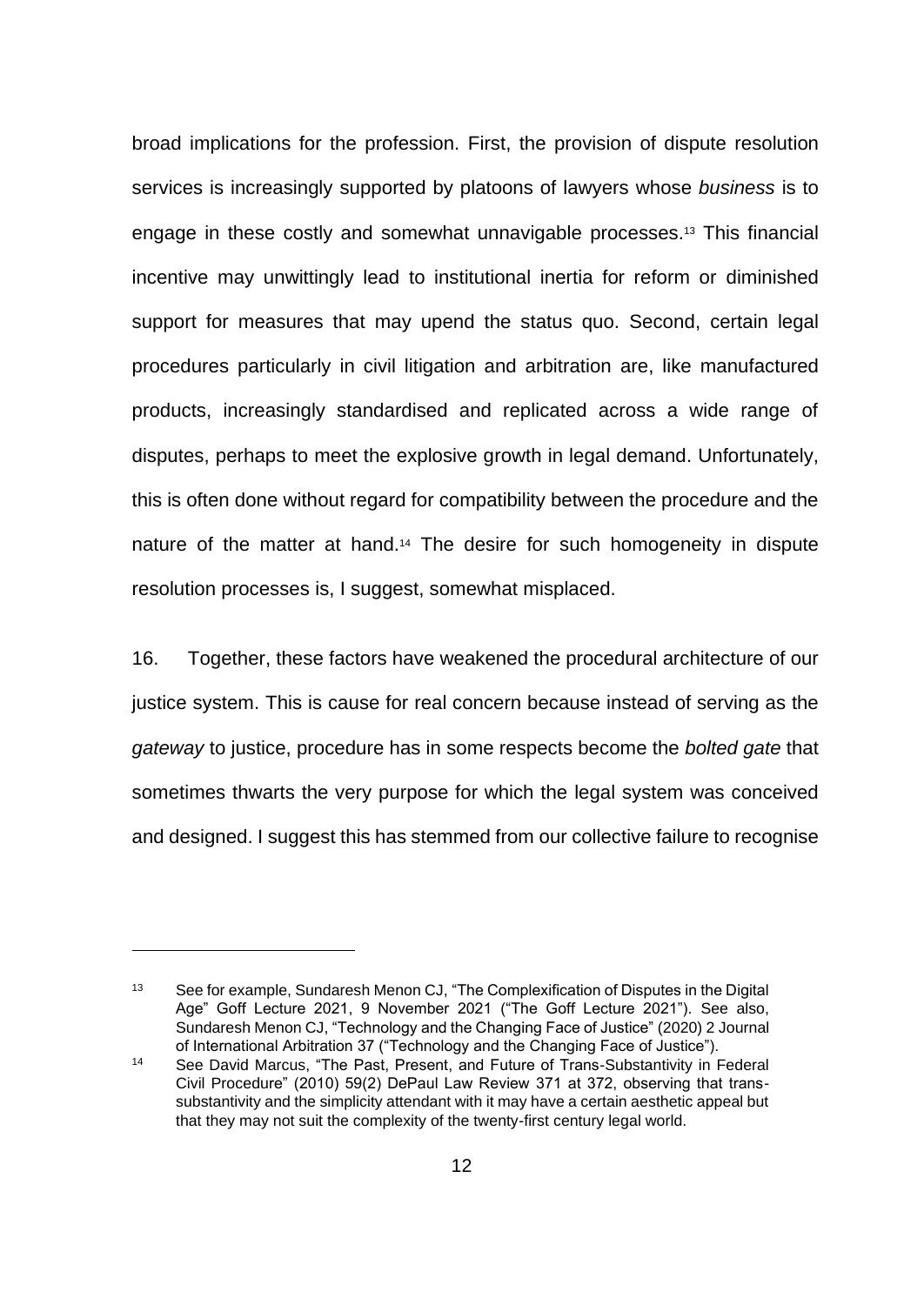that the *means* of delivering justice are just as important as the *ends*. <sup>15</sup> Indeed, in the pursuit of justice, the ends and the means are *symbiotic, necessary, and inextricable* partners. We must not lose sight of either.

## **III. Rethinking procedure in dispute resolution**

# *A. Establishing the overarching principles*

17. How then should we think about procedure? In this area, universal principles are somewhat elusive, but I would suggest a hierarchy of procedural norms that might help guide our thinking in the context of dispute resolution:

(a) first, underlying all our consideration about procedure must be the paramount and overarching lodestar of fairness. This might be a nuanced concept in some situations, but it is inviolable if we seek a sustainable legal system grounded in a strong sense of legitimacy and popular support;

(b) next, I suggest, are three broad second-order principles that we should have consistent reference to in the course of procedural design and

<sup>&</sup>lt;sup>15</sup> See Waldron on Procedure at p7: "It is inevitable that the legal profession will play a larger role in solving these problems. The great danger is that we will unthinkingly carry over to new conditions traditional institutions and procedures that have already demonstrated their faults of design. As lawyers we have a natural inclination to 'judicialize' every function of government. Adjudication is a process with which we are familiar and which enables us to show to advantage our special talents. Yet we must face the plain truth that adjudication is an ineffective instrument for economic management and for governmental participation in the allocation of economic resources".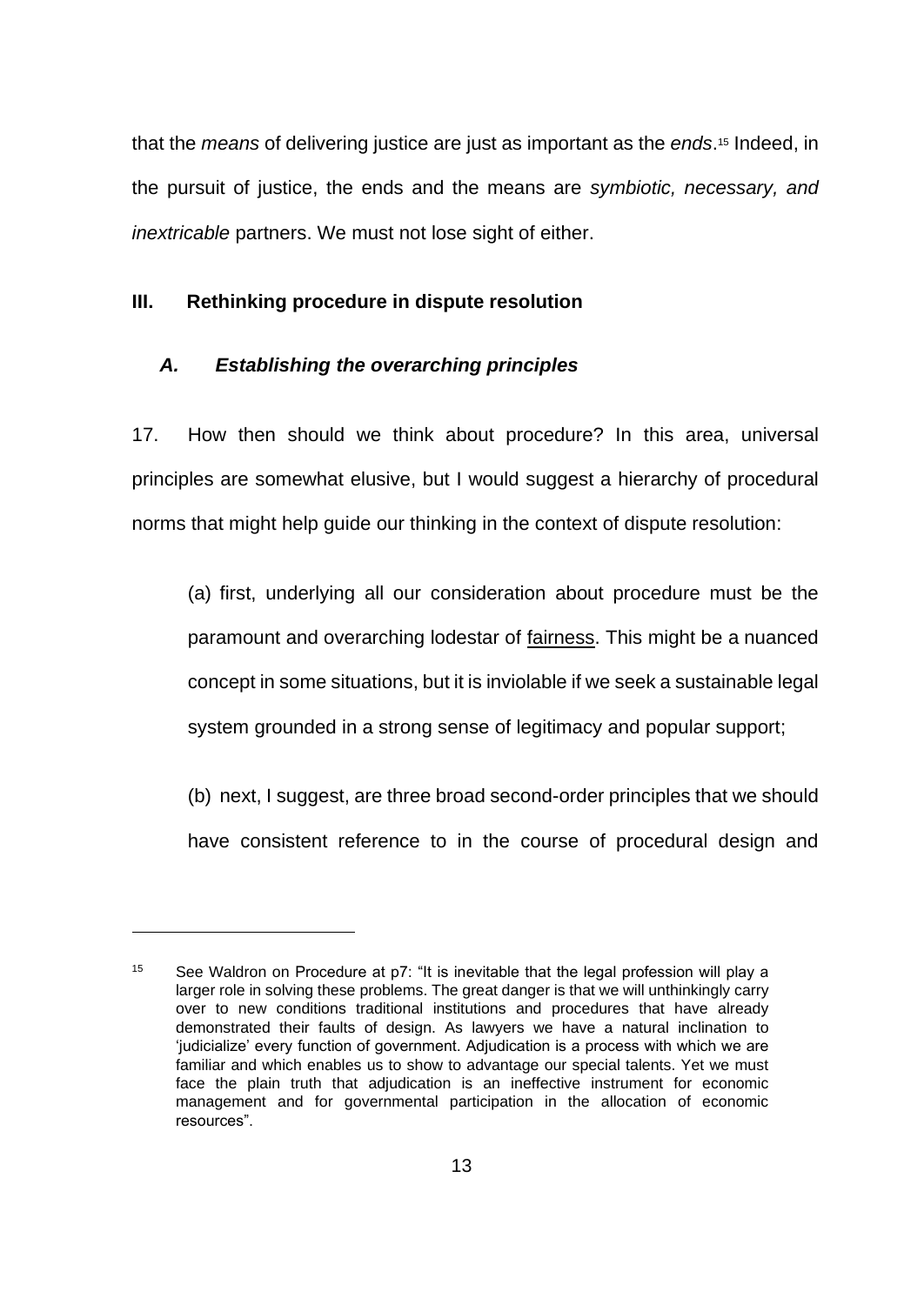iteration, and these are contextuality, proportionality, and accessibility;

(c) finally, in particular situations such as in domestic violence cases or cross-border insolvencies, we may also have recourse to certain specific procedural norms, such as certainty, transparency or finality, which I consider to be the third-order considerations. Let me explain.

## i. Fairness

18. First, fairness is surely the foundational norm<sup>16</sup> because there can be no meaningful conception of procedural justice without it. To legal professionals, the rules of natural justice are perhaps the preeminent expression of the requirement of fairness. Even laypersons who may not fully appreciate the nuances of fairness and natural justice, often have strong instincts about what is *unfair*, and would not easily submit or defer to the authority of a system *seen* to be unfair. In this sense, procedural fairness – including *perceived* fairness – is a first-order inquiry that is essential to the moral legitimacy and integrity of any legal system. <sup>17</sup> It is unsurprising that the centrality of fairness extends across *all* forms of adjudicative

<sup>16</sup> The principle of fairness may even be said to be the *grundnorm* of any system of legal adjudication. See Hans Kelsen, *Pure Theory of Law* (Max Knight tr, University of California Press, 1967).

<sup>17</sup> In *Attorney-General v Shadrake Alan* [2011] 2 SLR 445, Quentin Loh J (as he then was) observed that the "relationship between the courts and the public is symbiotic. Individuals depend on the courts to administer justice impartially and effectively; do so, the courts require the confidence of the public. Without the confidence of the public, the laws administered by the courts cease to embody the collective will of the community; the force of law gives way to the law of force". See also, Sundaresh Menon CJ, "Arbitration's Blade: International Arbitration and the Rule of Law", SIAC Virtual Congress 2020, 2 September 2020, at paras 11 to 14.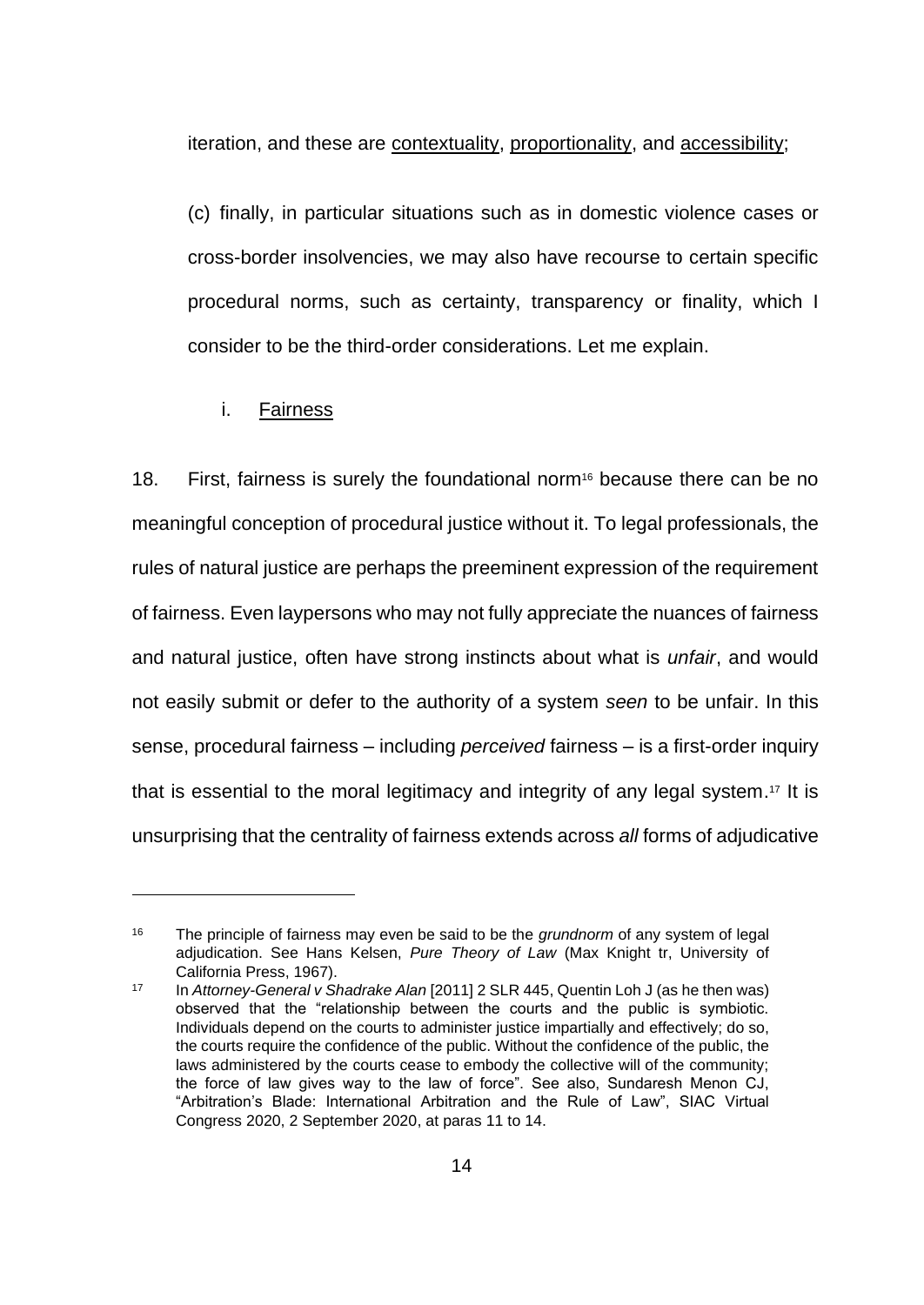mechanisms, whether disciplinary proceedings, civil and criminal litigation,<sup>18</sup> or arbitration,<sup>19</sup> and that the failure to observe fair processes may warrant setting aside even the most significant and substantive decisions.<sup>20</sup>

# ii. Contextuality

19. Next are three second-order considerations. First, the appropriateness of procedure must be assessed against the *context* of the dispute. In other words, the process should fit the size, nature, and complexity of the dispute. This necessitates a multi-faceted inquiry, which would include considerations such as: (a) the nature of the dispute and the type of interests engaged; (b) the parties, their relationships and background, and the interests of any non-party; and (c) the desired procedural objectives.

<sup>18</sup> For example, in *Yong Vui Kong v Attorney-General* [2011] 2 SLR 1189, Chan Sek Keong CJ observed at [99]–[105] that the administrative law rules of natural justice and the fundamental rules of natural justice were not different rules but were the same in nature and function, except that they operated at different levels of the legal order.

<sup>&</sup>lt;sup>19</sup> See for example, Austin Ignatius Pulle, "Securing natural justice in arbitration proceedings" (2012) 20(1) Asia Pacific Law Review 63 and Khushboo Hashu Shahdadpuri, "The Natural Justice Fallibility in Singapore Arbitration Proceedings" (2014) 26 SAcLJ 562.

<sup>20</sup> See for instance, the decision of the UK House of Lords in *R v Bow Street Metropolitan Stipendiary Magistrate and others, Ex parte Pinochet Ugarte (No 2)* [1999] 2 WLR 272 setting aside its earlier decision holding that the former head of state of Chile, General Augusto Pinochet, did not enjoy immunity for arrest and extradition in relation to crimes against humanity allegedly committed while in office, owing to the discovery of Lord Hoffmann's relationship with Amnesty International Charity that was controlled by Amnesty International, which had obtained leave to intervene in the matter. It was observed that "where the impartiality of a judge is in question the appearance of the matter is just as important as the reality" (at 288 *per* Lord Nolan).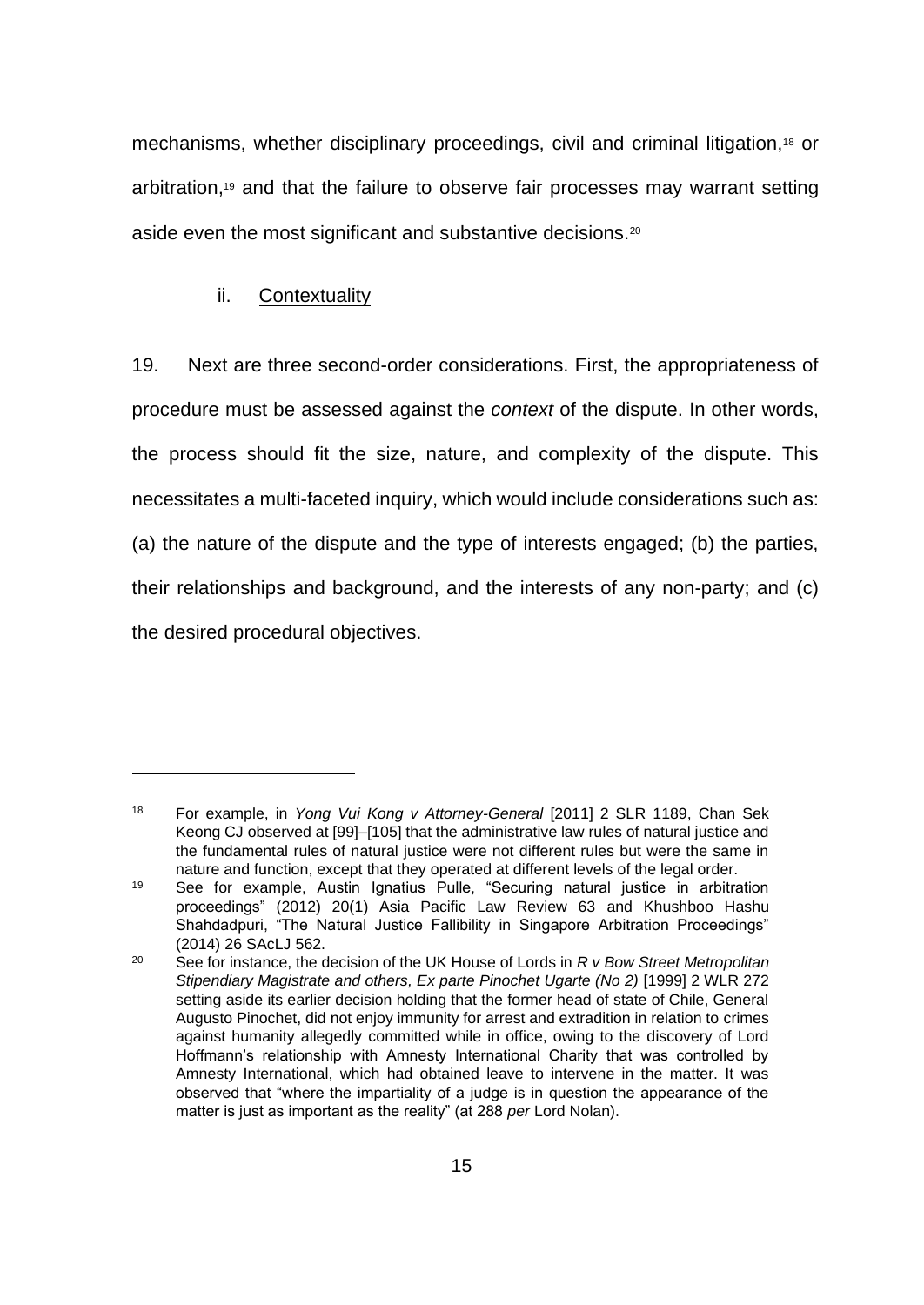#### iii. Proportionality

20. The second principle is *proportionality*. Even among cases within the same context, we may need to look in a more granular way at the quantum and nature of the claims, and assess the procedural treatment that different classes of cases ought to be accorded. The *proportionality* inquiry envisages that the complexity of the *process* must bear a reasonable relation to the complexity of the *dispute*. This is important, especially because in a world of growing legal needs and limited adjudicative resources, we cannot allow our desire for perfect justice to overtake reality, and for perfection to become the enemy of the good.<sup>21</sup>

#### iv. Accessibility

21. The third principle is the need to ensure that the procedural architecture of our legal systems facilitates *effective access* by members of the public. Many court systems around the world are facing a noticeable rise in the number of litigants-in-person ("LIPs");<sup>22</sup> while in the context of arbitration, there is growing concern that the needs of individuals and smaller enterprises are not being

<sup>&</sup>lt;sup>21</sup> Technology and the Changing Face of Justice, at para 46. See also, Sundaresh Menon CJ, "Judging and the Judiciary: Challenges and Lessons in the Age of Technology" Korea-Singapore Legal Technology Seminar, 19 October 2020, at para 43.

<sup>&</sup>lt;sup>22</sup> See for example, "What Singaporeans Think of the Legal System" Ministry of Law, accessible at <https://www.mlaw.gov.sg/files/news/parliamentaryspeeches/2016/04/Annex%20- %20Survey%20of%20legal%20system%20infographics.pdf>, which found that only 62% of Singaporeans agreed that the legal system is affordable.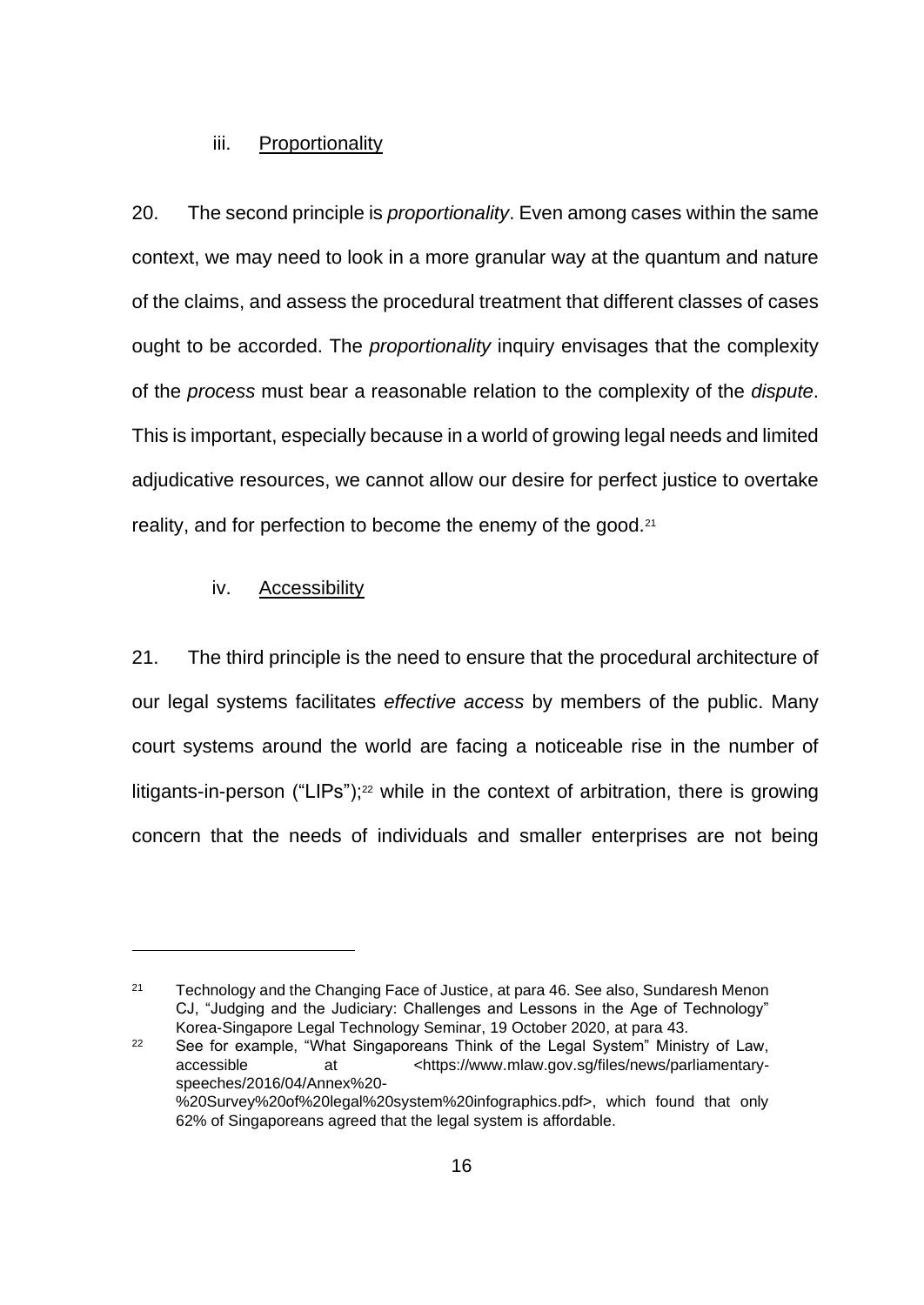adequately met.<sup>23</sup> I have spoken about access to justice on several occasions but let me reiterate the most salient points:<sup>24</sup>

(a) First, inequality has intensified across the world over the past halfcentury. This is not simply a socio-economic problem, but also a justice problem because of the close relationship between inequality and unequal access to justice. Indeed, the correlation between the wealth gap and the justice gap is so striking that it has been said that the opposite of poverty is not wealth, but justice.<sup>25</sup>

(b) Second, there are at least three dimensions to the problem of inaccessibility that we need to bear in mind: first, there is the *physical gap* which refers to the distance between the users and the institutions of justice; second, there is the *resource gap*, which refers to the costs of invoking legal processes that may sometimes deter the pursuit of legal solutions particularly for the less well-off; and third, the *literacy gap*, which

<sup>&</sup>lt;sup>23</sup> See Mark E Bunditz, "The High Cost of Mandatory Consumer Arbitration" (2004) 67 Law and Contemporary Problems 133, noting that arbitration is in practice unavailable to many consumers because its cost is too great. See also, Jill I Gross, "AT&T Mobility and the Future of Small Claims Arbitration", (2013) 42 Sw. L. Rev. 47.

<sup>24</sup> Sundaresh Menon CJ, "Justice in a Globalised Age" Keynote Lecture at the 3rd Judicial Roundtable on Commercial Law, 29 September 2021, at para 26.

<sup>&</sup>lt;sup>25</sup> Patton Dodd, "The opposite of poverty is not wealth. It's justice", Folo Media, 1 June 2017, accessible at <https://www.folomedia.org/the-opposite-of-poverty-is-not-wealthits-justice/>. For example, a 2017 report found that 86% of the civil legal problems experienced by low-income Americans received no or inadequate legal help: see Legal Services Corporation, "Documenting the Justice Gap in America: The Current Unmet Civil Legal Needs of Low-Income Americans" accessible at <https://www.lsc.gov/pressrelease/lsc-releases-updated-report-justice-gap-america>.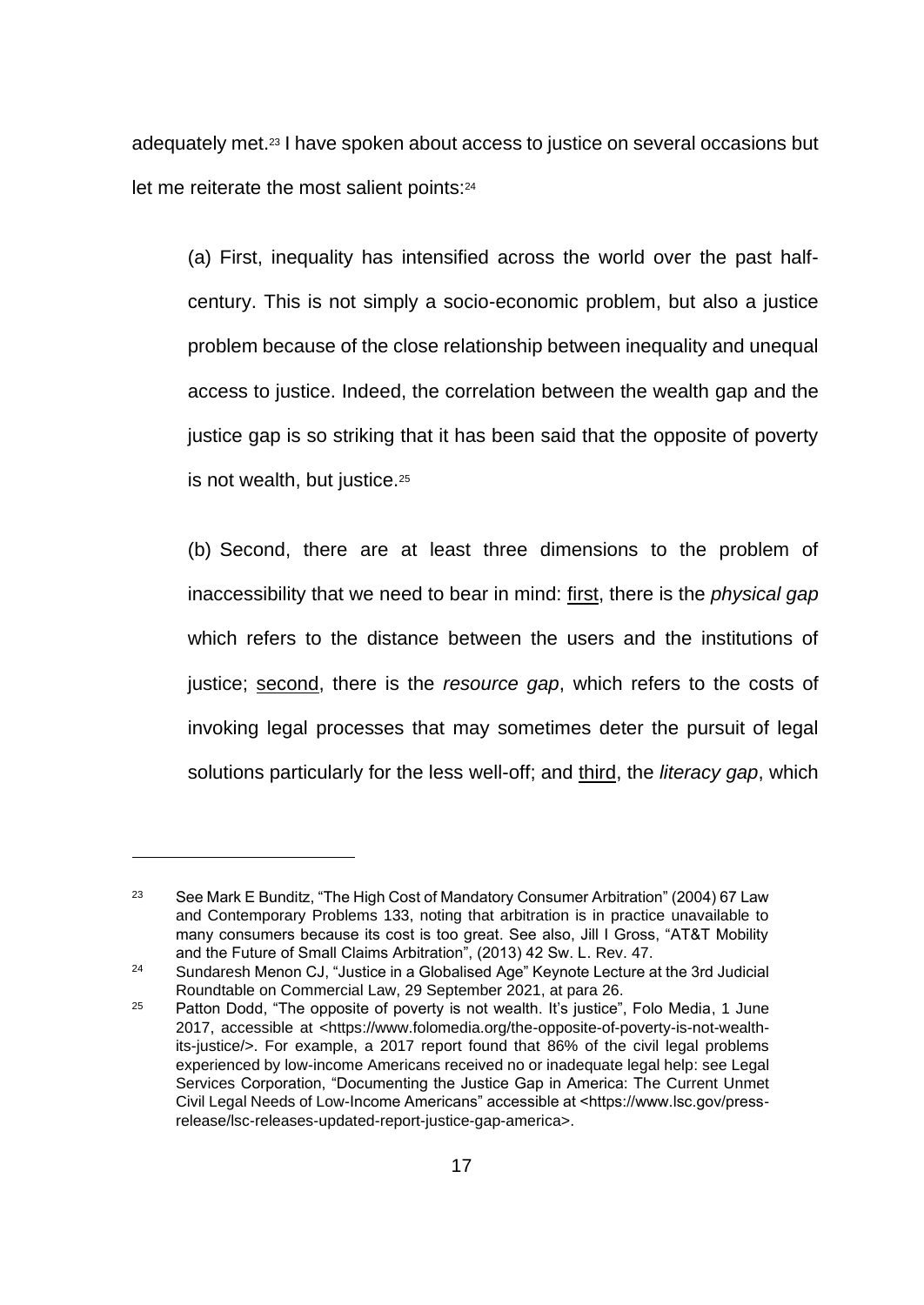manifests not only in an inadequate understanding of the law, but more fundamentally in an absence of awareness of the legal issues arising in any given situation.<sup>26</sup> In all these dimensions, the procedural design of our legal system can play a pivotal role either in bridging the justice gap or in exacerbating it.

(c) Third, there has been a dramatic transformation in the landscape of dispute resolution in recent decades. With globalisation and the growing sophistication of technology and commerce, so too has the law become increasingly complex. It can hardly be doubted that we now live in a world thick with legislation and rules that touch almost all aspects of our social and economic relationships.<sup>27</sup> With such burgeoning legal complexity, there is a real danger that the law will become enshrined within the preserve of a select "priesthood" of lawyers. But as much as we will need experts and specialists to navigate the law, justice that seems remote and obscure can lose its critical legitimising effect on society, and thoughtful procedural design can help mitigate this.

<sup>&</sup>lt;sup>26</sup> See Technology and the Changing Face of Justice, at paras 11 to 27.<br><sup>27</sup> Gillian K Hadfield and Jamie Heine. "Life in the Law-Thick World: The

Gillian K Hadfield and Jamie Heine, "Life in the Law-Thick World: The Legal Resource Landscape for Ordinary Americans" in *Beyond Elite Law: Access to Civil Justice in America* (Samuel Estreicher and Joy Radice eds) (Cambridge University Press 2016), USC CLASSS Research Papers Series No. CLASS15-2, USC Law Legal Studies Paper No. 15-2 (available on SSRN); see also, Lord Neuberger of Abbotsbury PSC, "Justice – Tom Sargent Memorial Lecture 2013: Justice in an Age of Austerity", 15 October 2013, at para 13, accessible at <https://supremecourt.uk/docs/speech-131015.pdf>.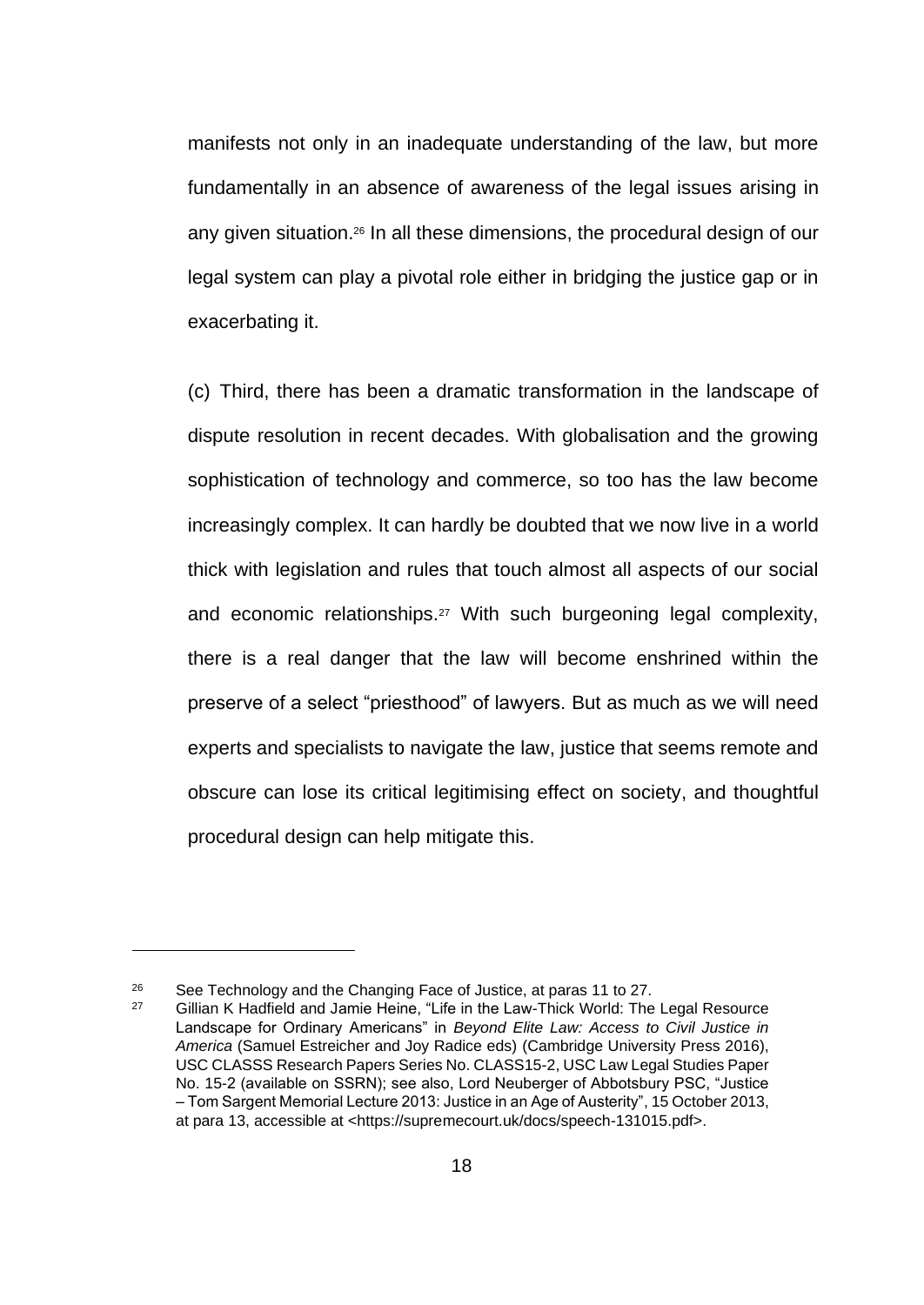#### *B. The principles applied*

22. These overarching principles are not conceptually difficult to grasp, but their application in practice can be nuanced and I can illustrate this by reference to two areas of practice.<sup>28</sup>

## v. Family justice

23. The first area is our experience in Singapore in the field of family law. Until about 30 years ago, family justice was generally viewed as just another aspect of *civil* justice. While it had its own governing legislation, it was dispensed in the same courts as those dealing with other civil claims like traffic accidents or contractual disputes, under largely the same set of procedural rules in place for civil litigation. In the mid-1990s, a specialised family division was established as the idea started to take root that an adversarial process might not be optimal for family disputes.<sup>29</sup> Over the next few decades, we introduced a series of structural and procedural reforms, including the incorporation of counselling and mediation

<sup>&</sup>lt;sup>28</sup> See for example, ConflictofLaws.net, "The International Business Courts saga continued: NCC First Judgment – BIBC Proposal unplugged", 27 March 2019, accessible at <https://conflictoflaws.net/2019/the-international-business-courts-sagacontinued-ncc-first-judgment-bibc-proposal-unplugged/>. Progress towards the establishment of the Brussels International Business Court, has sputtered amidst public resistance to the commitment of resources to establishing what has been labelled a "VIP court" or "caviar court".

<sup>29</sup> Kevin Ng, Yarni Loi, Sophia Ang, and Sylvia Tan, "Family Justice Courts – Innovations, Initiatives and Programmes" (2018) 30 SAcLJ 617 ("Innovations, Initiatives and Programmes"), at paras 7 to 13. One example is the establishment of the Child Focused Resolution Centre (CFRC) on 26 September 2011, which aims to help divorcing parents make a paradigm shift: from being self-focused to child-focused, from marital discord to parent accord, and from being adversaries to being collaborators, through mandatory counselling and mediation sessions.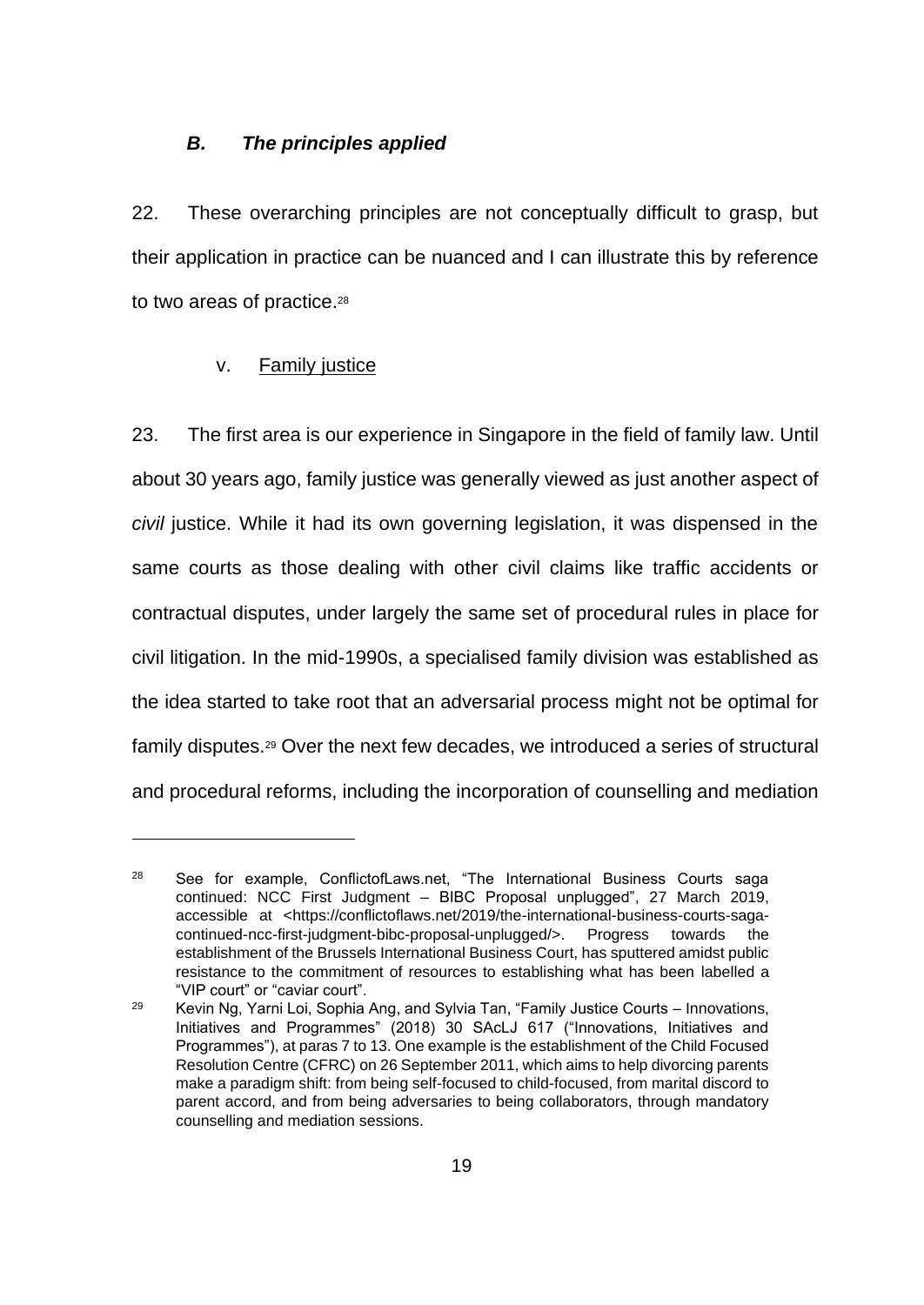services in 1996,<sup>30</sup> the establishment of the dedicated Family Justice Courts in 2014,<sup>31</sup> and the formal adoption of therapeutic family justice as our overarching philosophy last year.<sup>32</sup>

24. The central driver behind this series of reforms was the recognition that family disputes, while sometimes couched in the language of rights and liabilities, are generally much more concerned with the preservation of relationships, the management of emotions, and the accommodation of the child's best interests.<sup>33</sup> A wholesale transplantation of the procedural framework for civil justice – with its focus on adversarial truth-seeking, a neutral and detached adjudicator, crossexamination, and so on – was in truth inappropriate for and incompatible with our reimagined vision for family justice. To realise this vision, we needed to create a *new* procedural architecture for family disputes.

25. And this is precisely what we built. Today, the procedural architecture of our family justice system has been contextualised to reflect our outlook on family

<sup>&</sup>lt;sup>30</sup> See Eunice Chua, "Mediation in the Singapore Family Justice Courts: Examining the mandatory mediation model under the judge-led approach" (2019) 38 Civil Justice Quarterly 97.

<sup>31</sup> Sundaresh Menon CJ, "Opening of the Family Justice Courts" 1 October 2014, accessible at <https://www.familyjusticecourts.gov.sg/docs/defaultsource/resources/speeches/2014\_cj\_speech\_opening\_of\_fjc.pdf?sfvrsn=c7e113f0\_2>

<sup>.</sup>  <sup>32</sup> Sundaresh Menon CJ, "From Family Law to Family Justice" The Law Society Family Conference 2020, 14 September 2020, at paras 33 to 39. See also, Justice Debbie Ong, "Practising TJ" Family Conference 2021: Big Questions in a Small World: International Issues in Singapore Family Practice, 29 September 2021 and Tricia Ho & Aaron Yoong, "Therapeutic Justice: For Practitioners, By Practitioners?" [2021] SAL Prac 29.

<sup>&</sup>lt;sup>33</sup> Sundaresh Menon CJ, "Through the Eyes of a Child" 8th Family Law & Children's Rights Conference: World Congress 2021, 12 July 2021 ("Through the Eyes of a Child"), at paras 10 and 11.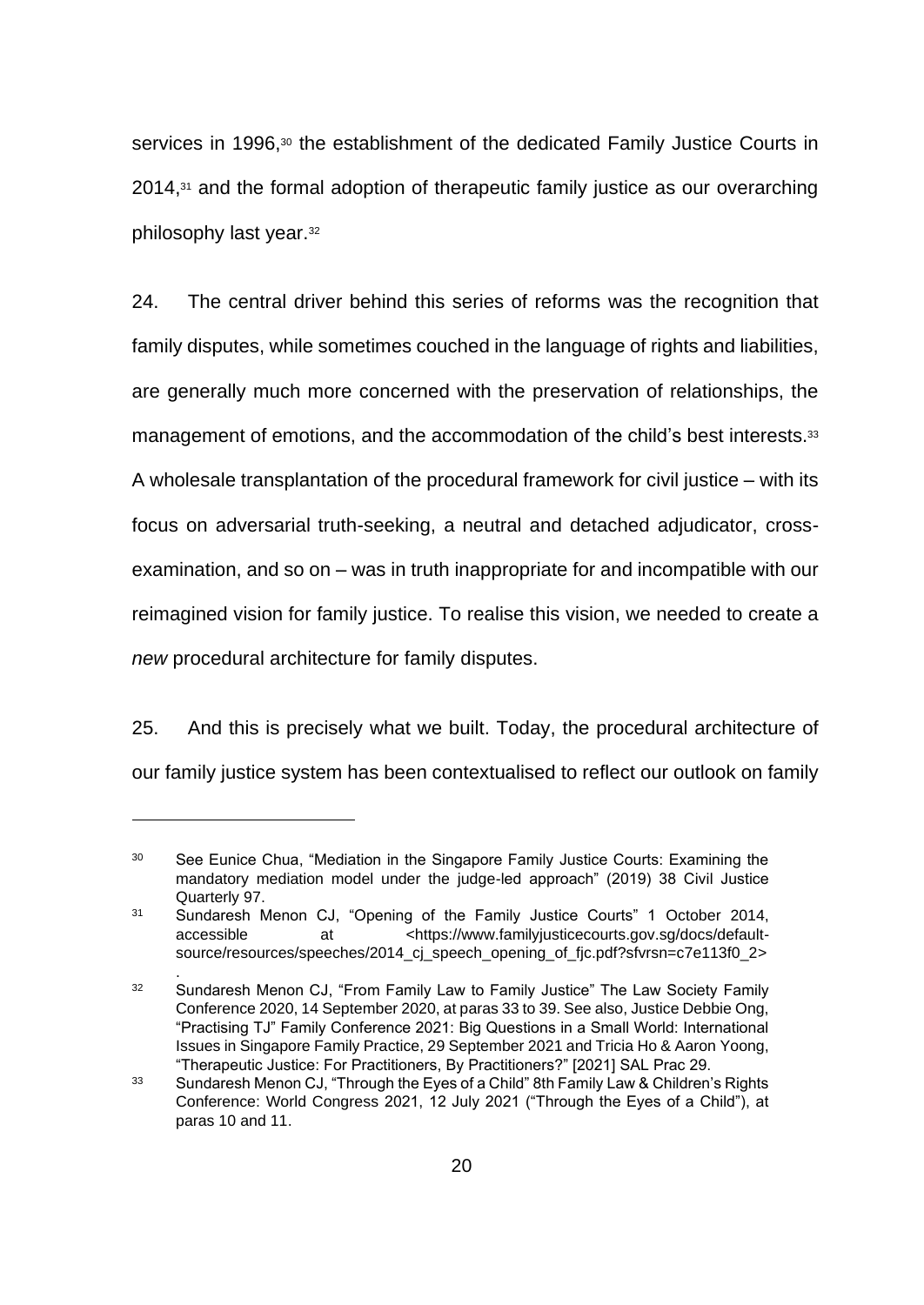justice itself.<sup>34</sup> The overarching philosophy is therapeutic justice, and consequently, the processes are more attuned to and engaged with the deeper human elements that underlie family disputes. Thus, for instance, pre- and even post-divorce counselling and mediation by professionals are available and sometimes mandatory; the judge may interview the child in appropriate cases personally or through an expert; <sup>35</sup> and for case management, instead of assigning hearings to judges based on availability, we docket each case to a single judge who will, with time, become more familiar with the intricacies of that dispute and so be better able to actively engage the parties and manage the matter towards a more holistic, forward-looking resolution.<sup>36</sup>

26. Supplementing this general framework is a simplified track for cases in which parties seeking a divorce may agree on ancillary matters without needing additional court intervention. And such cases are not uncommon – in 2020, 60% of divorces in Singapore were resolved on this simplified track.<sup>37</sup> The streamlined processes spare the parties the financial costs, emotional turmoil, and trauma of navigating the complexities of a system designed for contested disputes. On the

<sup>34</sup> See Justice Debbie Ong, "Family Justice in Singapore: A Defining Moment" 8th Family Law & Children's Rights Conference: World Congress 2021, 12 July 2021, at paras 19 to 28.

<sup>35</sup> See *AZB v ACZ* [2016] SGHCF 1 at [11] to [25], observing that the judicial interview of children should remain an important option within the family justice system which employs the judge-led approach to proactively manage case and protect the welfare of the children. See also, Through the Eyes of a Child, at para 14.

<sup>36</sup> Through the Eyes of a Child at paras 5 to 7.

<sup>&</sup>lt;sup>37</sup> See Justice Debbie Ong, "A New Tomorrow" Family Justice Courts Workplan 2021, 4 February 2021, at paras 9 to 10.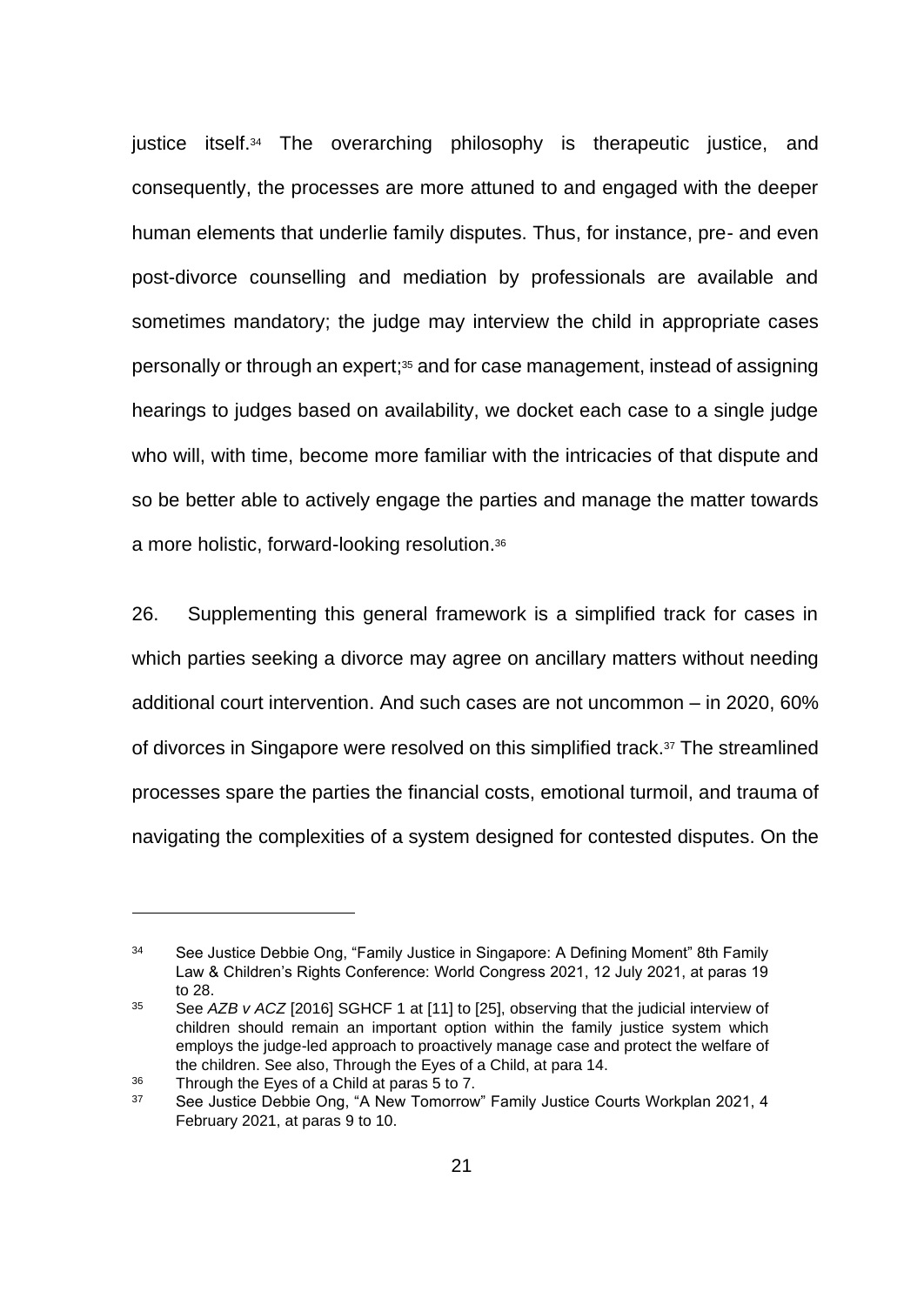other hand, complex and high-needs cases that we identify through triage have more intensive upstream intervention, usually by a multi-disciplinary team led by a judge and including mediators, counsellors, and even other professionals.<sup>38</sup> Specialised departments and processes are also available for cases that engage unique considerations, such as those involving domestic violence or transnational families.<sup>39</sup> A unifying trend underlying these and other related reforms is the blending of contextuality, proportionality, and accessibility<sup>40</sup> considerations that helped guide our design of the procedural architecture for family justice.

# vi. Arbitration

27. The second area I wish to discuss is arbitration, a body of procedural law the growth of which was fuelled to a degree by dissatisfaction with the traditional litigation process.<sup>41</sup> But despite its roots as a procedural innovation, arbitration is

<sup>38</sup> See Justice Debbie Ong, "Today is a New Day" Family Justice Courts Workplan 2021, 21 May 2020, at paras 85 to 87, intimating the implementation of the Multi-Disciplinary Team Pilot, that explores how judges, mediators, counsellors, psychologists and psychiatrists can work together to resolve the family's issues holistically through a coordinated multi-disciplinary team effort.

<sup>39</sup> See Innovations, Initiatives and Programmes, at paras 57 to 67, highlighting that dedicated judges within the Family Justice Courts are assigned to handle applications related to international relocation and abduction cases given the complexity of possible issues involving international elements. In July 2017, the Family Justice Courts also launched the Family Protection Centre, a one-stop purpose-built area designed to offer victims of family violence a safe, private and conducive environment to file applications for personal protection orders.

<sup>40</sup> See the Family Justice Courts' Technical Guide to Video Conferencing on Zoom, as well as the FJC Zoom Training Video for Court user, accessible at <https://www.familyjusticecourts.gov.sg/resources/video-conferencing-and-telephoneconferencing>.

<sup>41</sup> See Frank D Emerson, "History of Arbitration Practice and Law" (1970) 19 Clev. St. L. Rev and the 155, accessible and the state at the state at the state at the state at the state at the state at  $\alpha$ <https://engagedscholarship.csuohio.edu/clevstlrev/vol19/iss1/19>.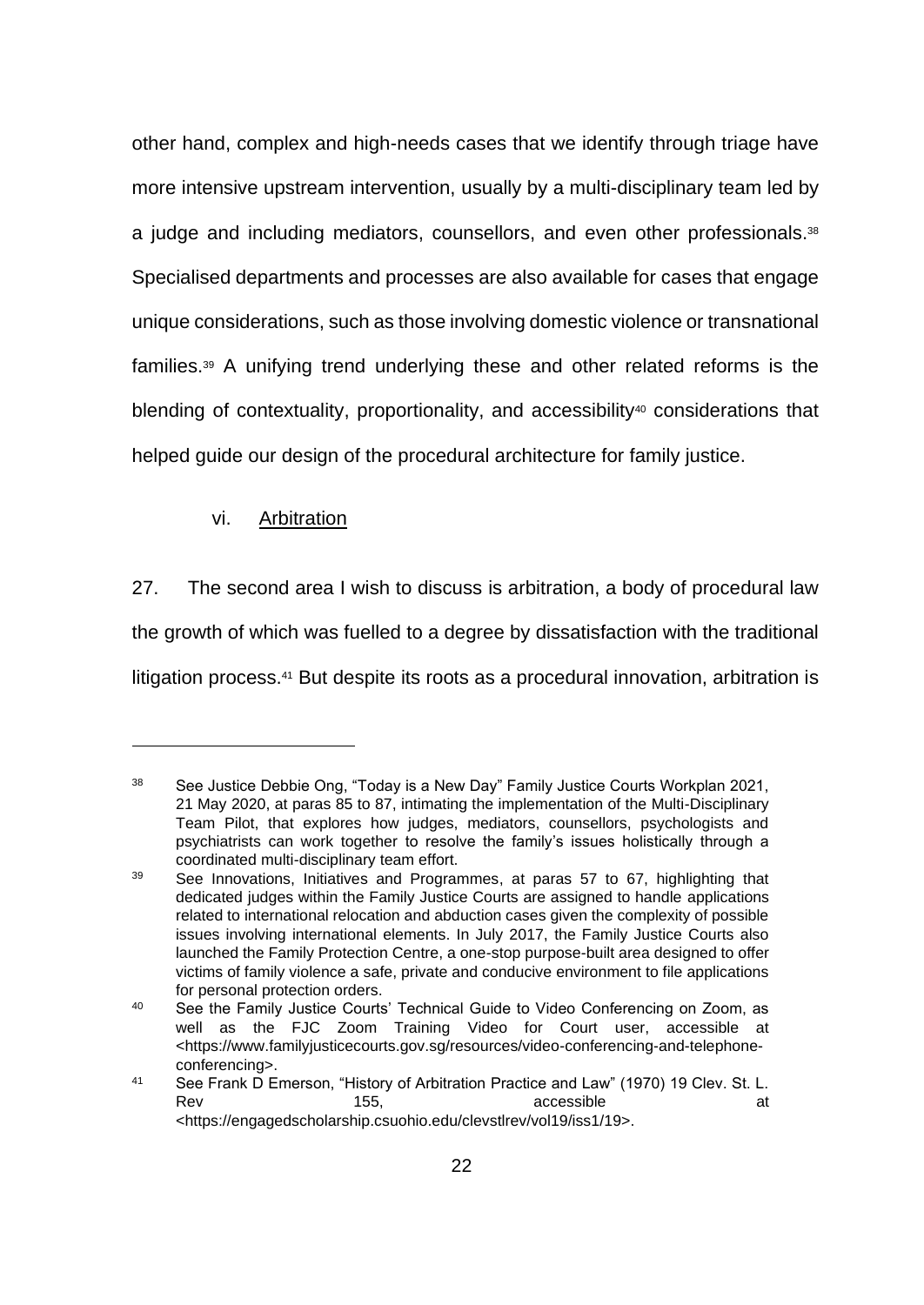today, somewhat ironically, facing some of the very issues with litigation that had once contributed to arbitration's popularity – by which I mean the less than thoughtful application of the *same* arbitral procedures to a gamut of matters to which they may not be suited and the failure to apply the sort of considerations that I have outlined.

28. Let me give two examples of this. The first is the one I mentioned earlier – small value employment and consumer claims.<sup>42</sup> There is a gnawing sense that the mandatory application of arbitral processes to such claims entails their misuse in order to *deny*, rather than *further*, justice. First, the relatively small sums involved means that negotiation of the dispute resolution clause in question will often be impractical.<sup>43</sup> Second, the inevitable inequality in bargaining power adds to this impracticality. Third, the exclusion of procedural tools such as class actions deprives the weaker party of fundamental policies of the law designed to afford accessibility. Even if such claims are found to be arbitrable, <sup>44</sup> *and* even if

<sup>42</sup> See Frederick L Miller, "Arbitration Clauses in Consumer Contracts: Building Barriers to Consumer Protection" (1999) 78 Mich. B.J. 302 at 302, observing that arbitration clauses are fast becoming a standard part of consumer contracts.

<sup>43</sup> As Michael S Barr puts in it "Mandatory Arbitration in Consumer Finance and Investor Contracts" (2015) 11(4) N.Y.U J.L & Bus 11 793, consumers are typically presented with contracts on a "take it or leave it" basis, with no ability to negotiate over terms and that arbitration provisions are often not clearly disclosed and in any event are not salient for consumers, who do not focus on the importance of the provision in the event that a dispute over the contract later arises, and who may wrongly forecast the likelihood of being in such a dispute. The lack of salience means that there is no meaningful competition over arbitration provisions or likely any price effect.

<sup>44</sup> See for example, Victor D Lopez, "Mandatory Arbitration Clauses in Consumer Contracts: A Legally Permissible Means of Denying Consumers the Constitutional Right to Litigate Contract Disputes in Court and the Right to Trial by Jury" (2020) 40(1) North East Journal of Legal Studies. See also Shelley Smith, "Mandatory Arbitration Clauses (*cont'd on next page*)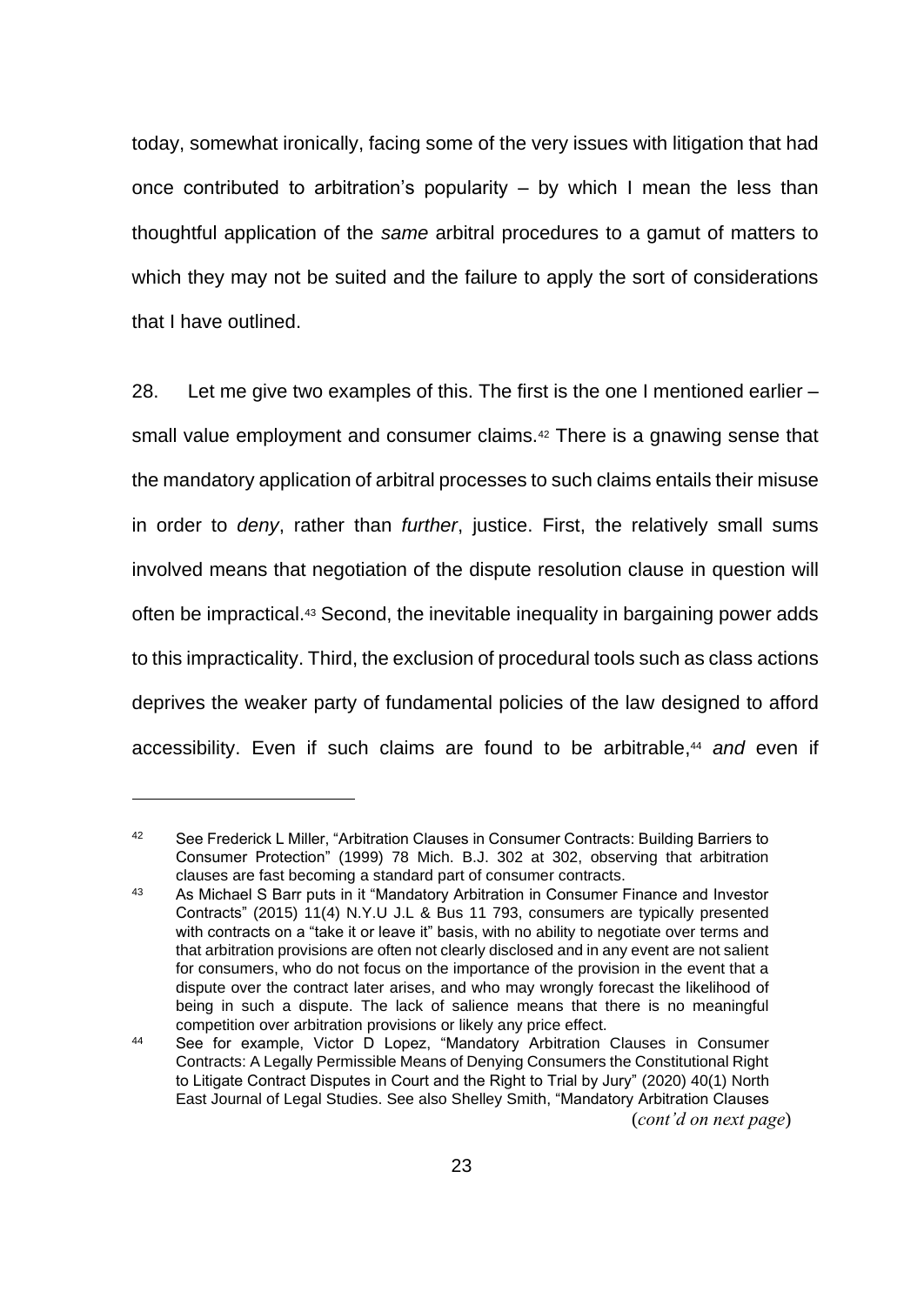safeguards were put in place to mitigate the risks of injustice, the fact remains that the arbitral process was simply not designed with such small value claims in mind. 45

29. There are recent reports of some corporations retreating from their long-

held policy in favour of mandatory arbitration for small value claims,<sup>46</sup> but this is

not uniformly the case.<sup>47</sup> If arbitration aspires to offer a viable solution catering to

such disputes, then it surely needs to develop a distinct set of procedures with a

in Consumer Contracts: Consumer Protection and the Circumvention of the Judicial System" (2001) 50 DePaul L. Rev 1191. For a different approach, see the the Indian Supreme Court decision in *M/s Emaar MGF Land Limited v Aftab Singh* (2019) 21 SCC 751 holding that if a dispute brought before the consumer forum arises from an agreement which has an arbitration clause, the consumer forum will be the appropriate forum for hearing the dispute, as consumer disputes are public in nature and consequently reliefs under the Arbitration and Conciliation Act 1996 for the same are barred by implication.

<sup>45</sup> Thus, for instance, the 2019 International Arbitration Survey on international construction disputes reported that more than 40% of in-house counsel took the view that claims were worth pursuing in arbitration only if they were valued in excess of \$10m: see Queen Mary University of London, "International Arbitration Survey – Driving Efficiency in International Construction Disputes" (2019), at p 5.

<sup>46</sup> See Michael Corkery, "Amazon Ends Use of Arbitration for Customer Disputes", The New York Times, 28 September 2021, accessible at < https://www.nytimes.com/2021/07/22/business/amazon-arbitration-customerdisputes.html>, reporting that Amazon has informed customers that it would no longer require them to resolve legal complaints through arbitration. See also, Daisuke Wakabayashi, "Google Ends Forced Arbitration for All Employee Disputes" The New York Times, 21 February 2019, accessible at <https://www.nytimes.com/2019/02/21/technology/google-forced-arbitration.html>.

<sup>47</sup> See Abha Bhattarai, "As closed-door arbitration soared last year, workers won cases against employers just 1.6% of the time" The Washington Post, 27 October 2021, accessible at <https://www.washingtonpost.com/business/2021/10/27/mandatoryarbitration-family-dollar/>. See also, Erin Mulvaney, "Mandatory Arbitration at Work Surges Despite Efforts to Curb It", Bloomberg Law, 29 October 2021, accessible at <https://news.bloomberglaw.com/daily-labor-report/mandatory-arbitration-at-worksurges-despite-efforts-to-curb-it>.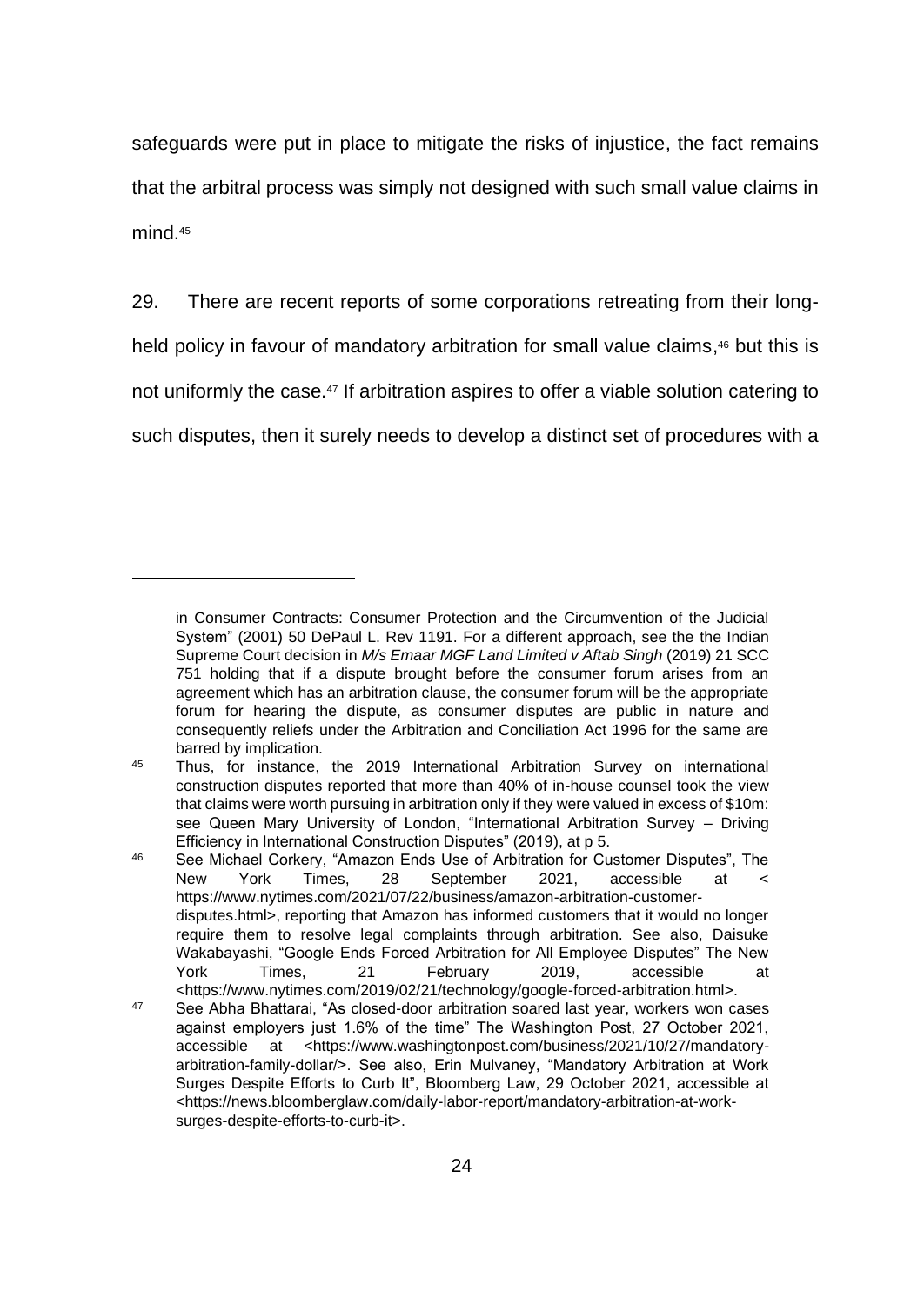focus on simplicity, accessibility, and proportionality.<sup>48</sup> Significantly, there are already some alternative solutions in the market. Take for example the private online dispute resolution ("ODR") platform established by eBay to manage and resolve more than 60 million consumer disputes between traders and users on its marketplace each year. The process may not be failproof or especially sophisticated, but it is mostly *adequate* given the extraordinary number of disputes, their relative low value, and the need for a quick and efficient resolution so that users can obtain closure. And after years of refinement, the eBay platform has become the subject of study for designers of other online, small value, dispute resolution systems. 49

30. The second example perhaps at the other end of the scale relates to investor-State dispute settlement ("ISDS") in which arbitral processes developed for *private* disputes have been adopted and applied to matters with a strong *public* element. I have argued elsewhere that the growing crisis of legitimacy faced by ISDS may be traced at least in part to a failure to appreciate the real interests in play in such disputes, and to adopt a procedural framework that gives sufficient

<sup>48</sup> Caroline E Mayer, "Hidden in Fine Print: You Can't Sue Us: Arbitration Clauses Block Consumers from Taking Companies to Court" The Washington Post, 22 May 1999, reporting that even the most ardent critics of mandatory arbitration acknowledge that it can be effective when properly employed and structured.

<sup>49</sup> Louis F. Del Duca, Colin Rule & Kathryn Rimpfel, "eBay's De Facto Low Value High Volume Resolution Process: Lessons and Best Practices for ODR Systems Designers", (2014) 6 Yearbook on Arbitration and Mediation 204, describing the eBay Resolution Center as standing alone among privately created ODR systems, accessible at <https://elibrary.law.psu.edu/arbitrationlawreview/vol6/iss1/10/>.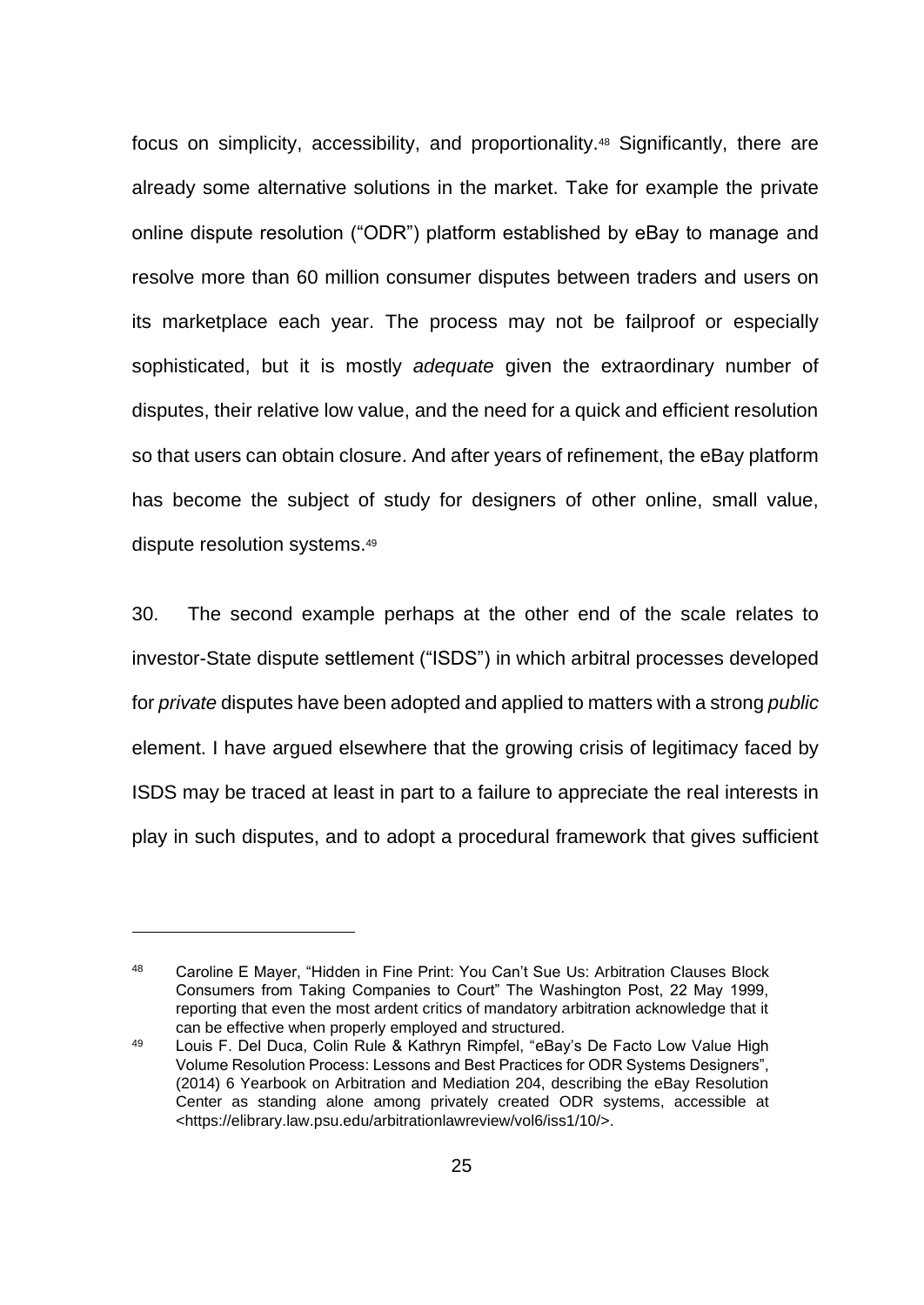weight to these interests.<sup>50</sup>

31. Take for example the value of transparency, which I consider to be a thirdorder consideration within the hierarchy of procedural norms. In ordinary commercial litigation, the principle of open justice is considered one of the cherished values of the justice system and a fundamental procedural safeguard. Commercial arbitration, however, distinguishes itself by its guarantee of confidentiality, which is understandably attractive to some for commercial reasons. But the tolerance of secrecy and confidentiality, though accepted and perhaps acceptable in *private* commercial arbitration, may not necessarily be compatible with the *public* character of ISDS. <sup>51</sup> This is especially so since investor-State disputes often touch on significant issues of public interest, such as public health, environmental policy, and infrastructure, <sup>52</sup> and the adjudication of these claims often carry constitutional dimensions, with all the implications that

<sup>50</sup> See Sundaresh Menon CJ, "A Tale of Two Systems: The Public and Private Faces of Investor-State Dispute Settlement" Lalive Lecture 2021, 27 May 2011.

<sup>51</sup> See "Consistency, efficiency and transparency in investment arbitration" A Report by the International Bar Association Arbitration Subcommittee on Investment Treaty Arbitration (2018), at pp53 to 54 and N Jansen Calamita & Ewa Zelazna, "The Changing Landscape of Transparency in Investor-State Arbitration" (2016) Austrian Yearbook on International Arbitration. See also, *Republic of India v Vedanta Resources plc* [2020] SGHC 208, in which the Singapore High Court observed that it is at least arguably novel, the question of whether the general obligation of confidentiality which Singapore law imposes on the parties to a private arbitration extends to investment-treaty arbitration (at [113]–[115]).

<sup>52</sup> In *Phillip Morris Asia Limited v The Commonwealth of Australia* PCA Case No. 2012- 12, the Australian government had announced it was planning to introduce new rules to require plain packaging on cigarettes and other tobacco products as part of a public health campaign. Philip Morris, the tobacco giant, commenced an ISDS case against Australia, complaining that preventing it from displaying its trademarks would cause a substantial loss of market share.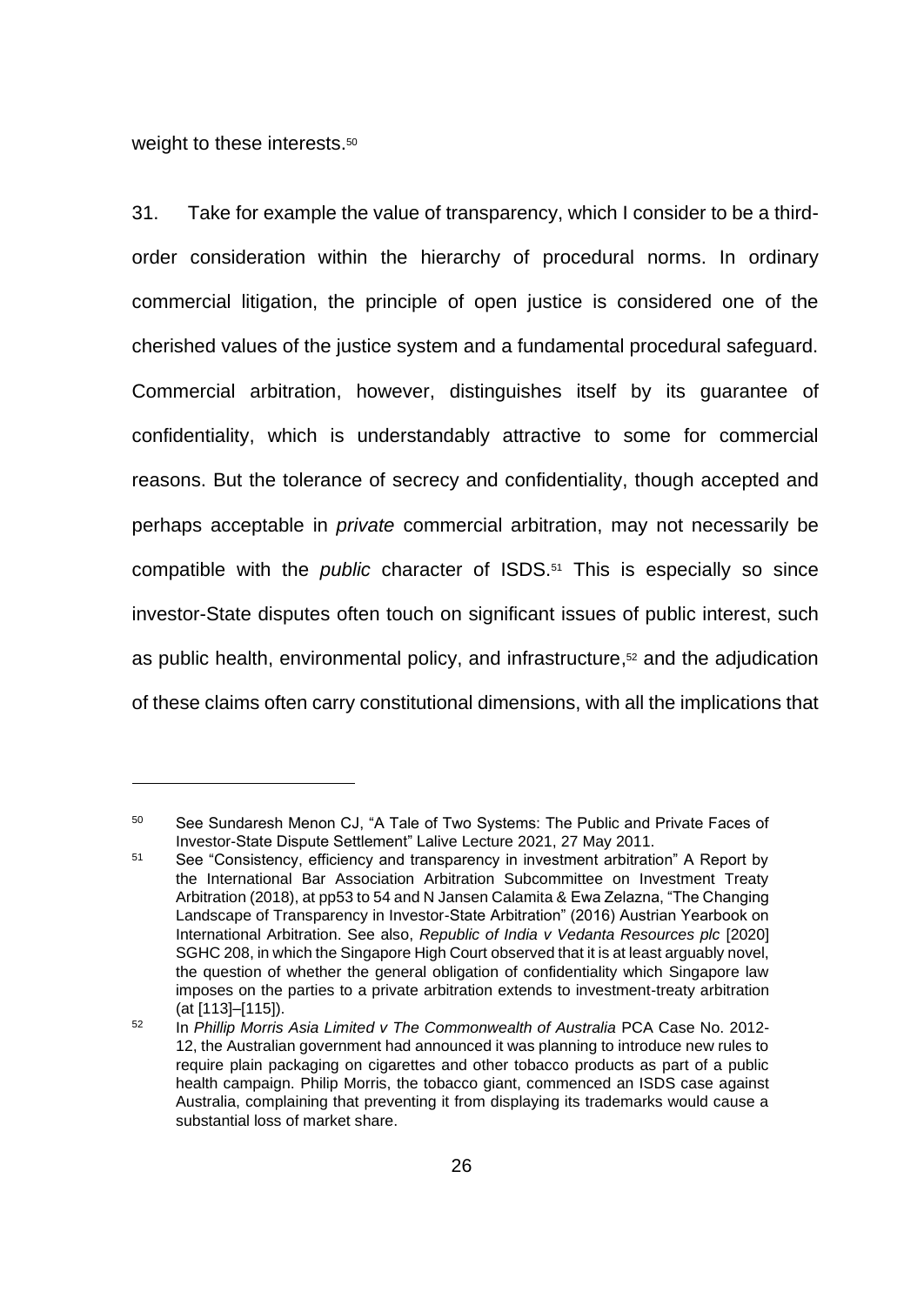these may have on the economic, political, and social well-being of constituencies beyond the disputing parties.

32. What this illustrates is that we cannot transpose procedural mechanisms and the balance of trade-offs suitable for one type of arbitration to another, without due regard for the nature of the dispute and of the interests that are implicated. Even a single procedural norm, like transparency, can take on dramatically different significance and complexion depending on the *context*, and this point applies beyond arbitration to a range of matters such as defamation suits, family disputes, and crimes involving sexual assault.

### **IV. The future of procedure: trends, concerns, and hope**

## *A. The growing urgency of procedural reform*

33. That we are presently situated at a moment where transformation is possible means we also find ourselves at a crossroads: should we dedicate our resources to the review and reform of procedure, or will it suffice for us to live with what we have? The answer, I suggest, *must* be the former, and I suggest further that we must do so with *urgency* for four main reasons.

34. The first, as I have alluded to, is the sharpening trend of global inequality and the problems that this poses for equal access to justice. As the lustre of globalisation and multilateralism has waned, it has exposed the fissures of inequality. And there is growing discontent with our existing models of justice, in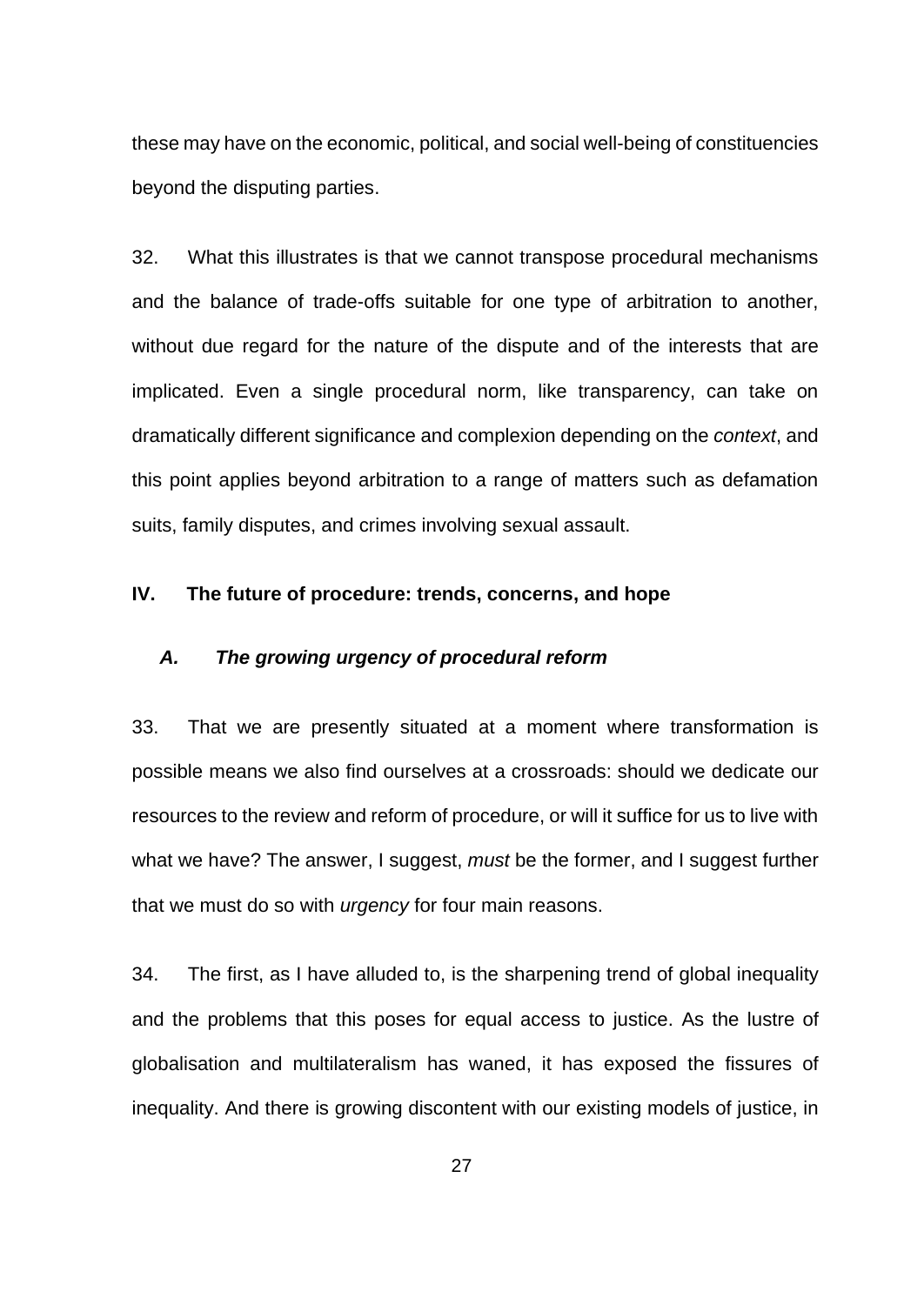part because the law is seen as complicit in the failings of globalisation and a contributor to the problem of inequality. One can understand why this is so. Despite the economic gains of recent decades, there remains a disquieting justice gap, with one United Nations study estimating that 85% of the populations of 179 developing nations live in areas beyond the reach of the law. This translates to over four billion people in the world lacking effective recourse to justice through the law.<sup>53</sup> The urgency to resolve such unmet legal needs cannot be overstated.

35. Second, there has been a significant change in the identity of the players involved in the justice landscape, and this trend will surely accelerate with time. One aspect of this is the sharp rise in the number of LIPs, a trend exacerbated by rising legal costs and reductions in government funding of legal aid especially in the wake of the pandemic. <sup>54</sup> We must not lose sight of the fact that the justice system is, at its core, a provider of a *public* service. LIPs must therefore be seen as legitimate users and beneficiaries of the system, and their presence and active

<sup>53</sup> See Technology and the Changing Face of Justice, at paras 9 and 10. See also, UN Report of the Commission on Legal Empowerment of the Poor, "Making the Law Work for Everyone" vol 1 (2008) at pp 19 and 90, accessible at <un.org/ruleoflaw/files/Making\_the\_Law\_Work\_for\_Everyone.pdf>.

<sup>&</sup>lt;sup>54</sup> See for example, Jonathan Ames, "Legal aid cuts leaving defendants to face justice on their own", The Times, 25 November 2019, accessible at <https://www.thetimes.co.uk/article/legal-aid-cuts-leaving-defendants-to-face-justiceon-their-ownr8fg36rr3?utm\_source=newsletter&utm\_campaign=newsletter\_121&utm\_medium=em ail&utm\_content=121\_7908739&CMP=TNLEmail\_118918\_7908739\_121>. See also, "The Future of the Courts: A White Paper"*,* Thomson Reuters at p 10, accessible at <https://static.legalsolutions.thomsonreuters.com/static/pdf/the-future-of-the-courtswhitepaper.pdf>*.*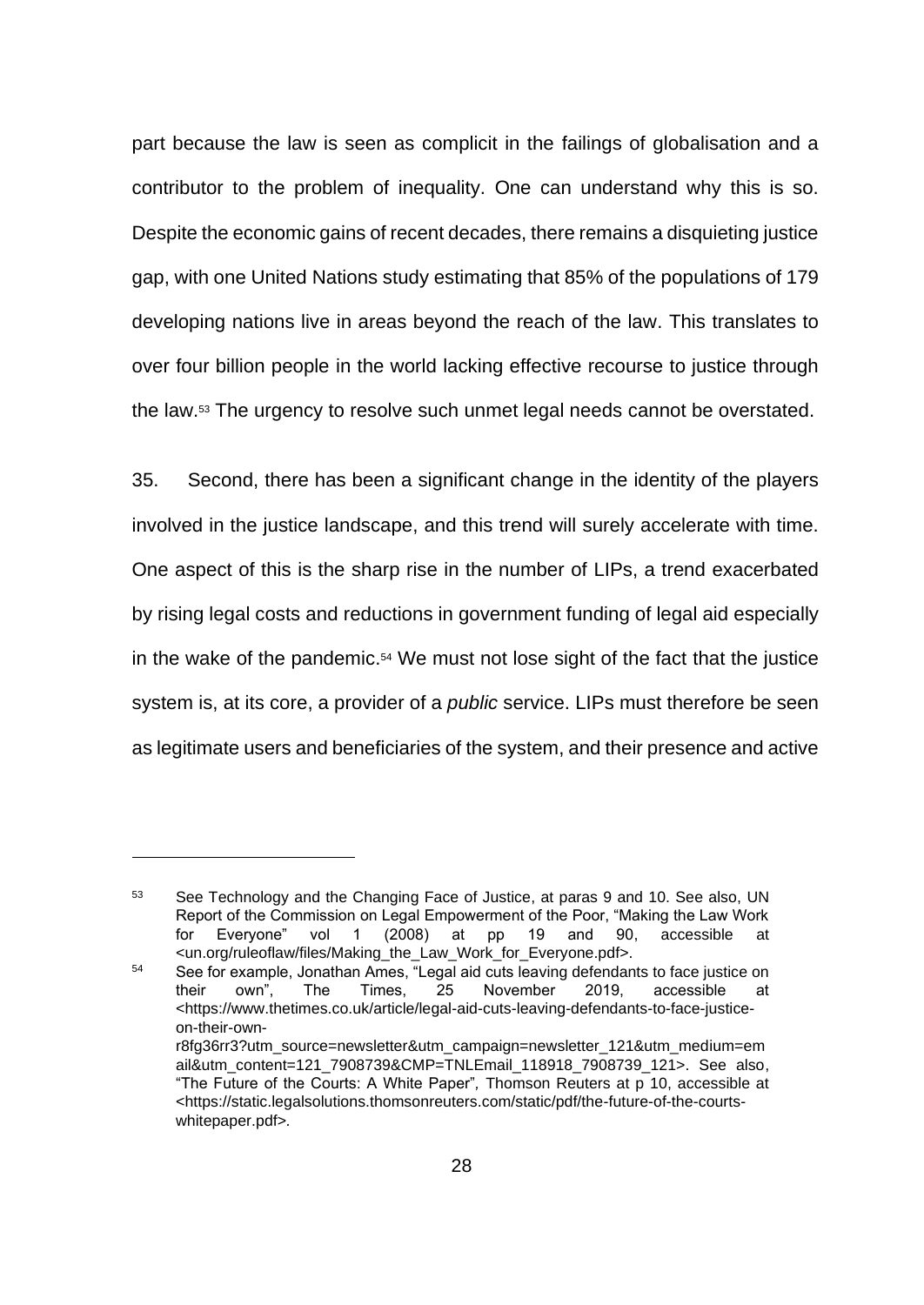participation within it signify the vitality of the Rule of Law.<sup>55</sup> Another aspect is the rise of "alternative legal service providers" ("ALSPs"). These take a variety of forms, from small start-ups focused on the provision and usually the automation of discrete legal tasks, to the big accounting and management consulting firms that now offer legal services as part of a broader suite of integrated solutions.<sup>56</sup> The rise of ALSPs will result in a legal marketplace that is more crowded, competitive, and diverse,<sup>57</sup> and it will require us to re-examine our fundamental assumptions as to what legal services are, how they may be delivered, and the rules and processes that are needed to provide an assurance of fairness in this unfamiliar new world of legal services and stakeholders.

36. Third, the inexorable advancements in technology have also led to commercial disputes becoming increasingly complex, both technically and evidentially. <sup>58</sup> The "information explosion" occasioned by the digital revolution

<sup>55</sup> See Jaclyn Neo & Helena Whalen-Bridge, *Litigants in Person: Principles and Practice in Civil and Family Matters in Singapore* (Academy of Law Publishing, 2020).

<sup>56</sup> Sundaresh Menon CJ, "The Singapore Convention on Mediation & the Coming of a New Age", Supreme People's Court of Vietnam Workshop on Mediation, 17 September 2019, accessible at <supremecourt.gov.sg/docs/default-document-library/vietnam-spcmediation-workshop---for-publication.pdf>.

<sup>57</sup> For instance, in 2009, the international mining group Rio Tinto outsourced all its document review, drafting and legal research to CPA Global, an international provider of outsourced legal services, and saved an estimated \$14m in legal spending within months: see Ben Kerschberg, Forbes, "Legal Services Outsourcing (LSO) – Maximising Comparative Advantage", 16 May 2011, accessible at <https://www.forbes.com/sites/benkerschberg/2011/05/16/legal-services-outsourcinglso-maximizing-comparative-advantage/#596d949f6fe2>.

<sup>58</sup> See The Goff Lecture 2021, at paras 8 to 22 and Sundaresh Menon CJ, "The Role of Commercial Courts in the Management of Complex Disputes" 7th Annual Conference of the International Academy of Construction Lawyers, 9 April 2021. See also, Jörg Risse, "An inconvenient truth: the complexity problem and limits to justice" (2019) Arbitration International 291, at pp 291–307.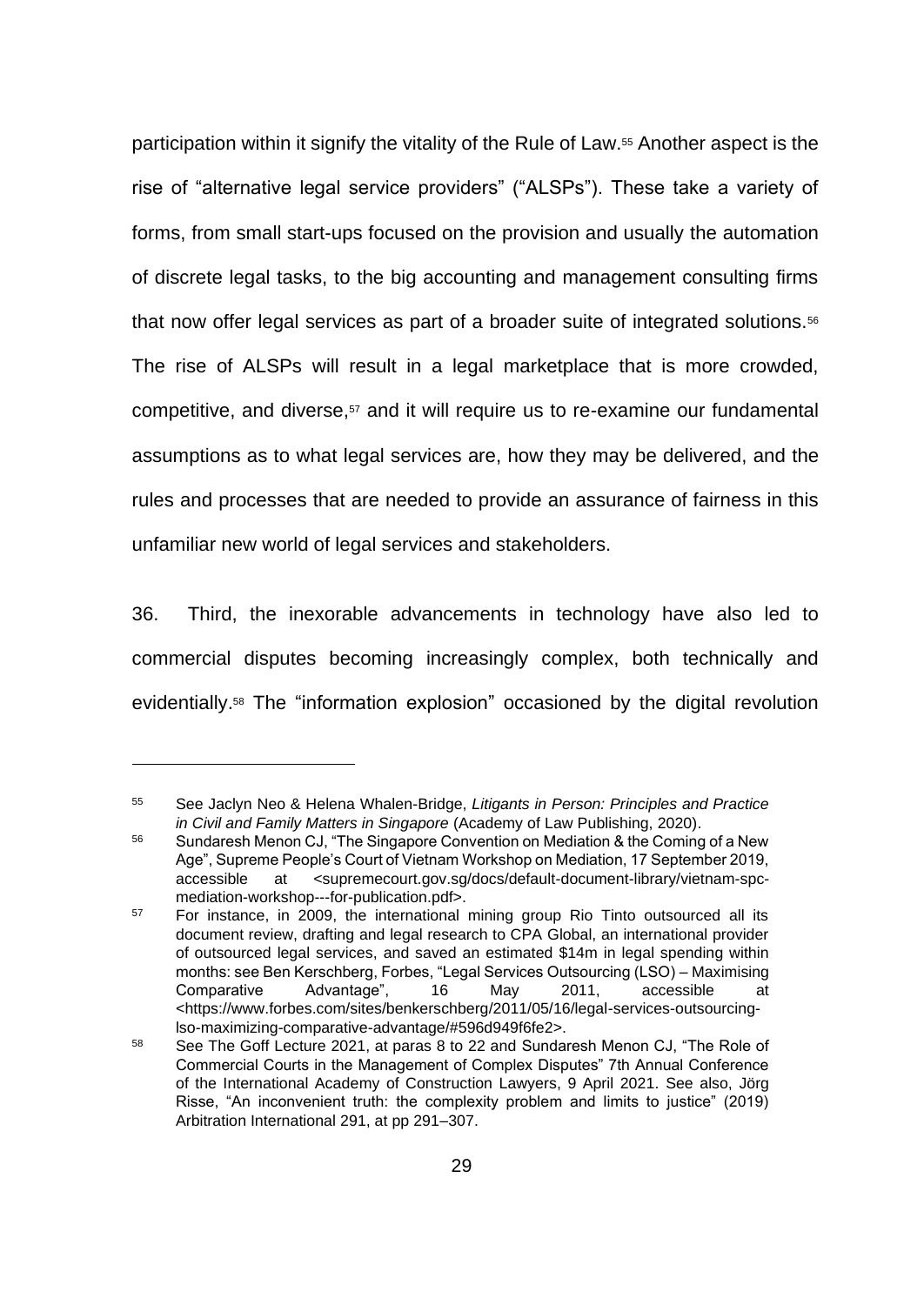means that the available scope of electronic evidence that may be adduced has increased tremendously, as has the sheer quantity of evidence that may be produced. This poses considerable challenges for adjudicatory bodies and institutions of justice. If Moore's law<sup>59</sup> is anything to go by, such complexity will only increase at an accelerating rate. And, as I have discussed elsewhere recently,<sup>60</sup> this complexity problem must be carefully managed lest it becomes a debilitating burden weighing down on our justice system and exacerbating the problems with access to justice.

37. The fourth reason is the conviction that our justice frameworks must be designed in a *contextually* sensitive manner.<sup>61</sup> Ultimately, what underpins the importance of contextuality is the broader idea that justice is not amenable to Procrustean definition. What justice entails and demands in any given situation *necessarily* depends on its context.<sup>62</sup> It would be unwise for the contours of justice to be defined solely by the exhaustive and uncompromising search for truth. Indeed, it would be impractical to do so in an age of technology, where the explosion of complexity in dispute resolution has already upended the traditional

<sup>59</sup> Moore's law is the observation that the number of transistors on silicon chips and therefore their processing power was doubling approximately every 24 months.

<sup>&</sup>lt;sup>60</sup> See The Goff Lecture 2021.

<sup>61</sup> See Sundaresh Menon CJ, State Courts Workplan 2015, 26 April 2015, describing tailored justice as "the development of different pathways for the resolution of matters with different processes and emphases, depending on the nature of cases that come before us". The court has also taken into consideration social science research: see *TAU v TAT* [2018] 5 SLR 1089 at [18].

<sup>&</sup>lt;sup>62</sup> See The Goff Lecture 2021, at paras 51 and 52.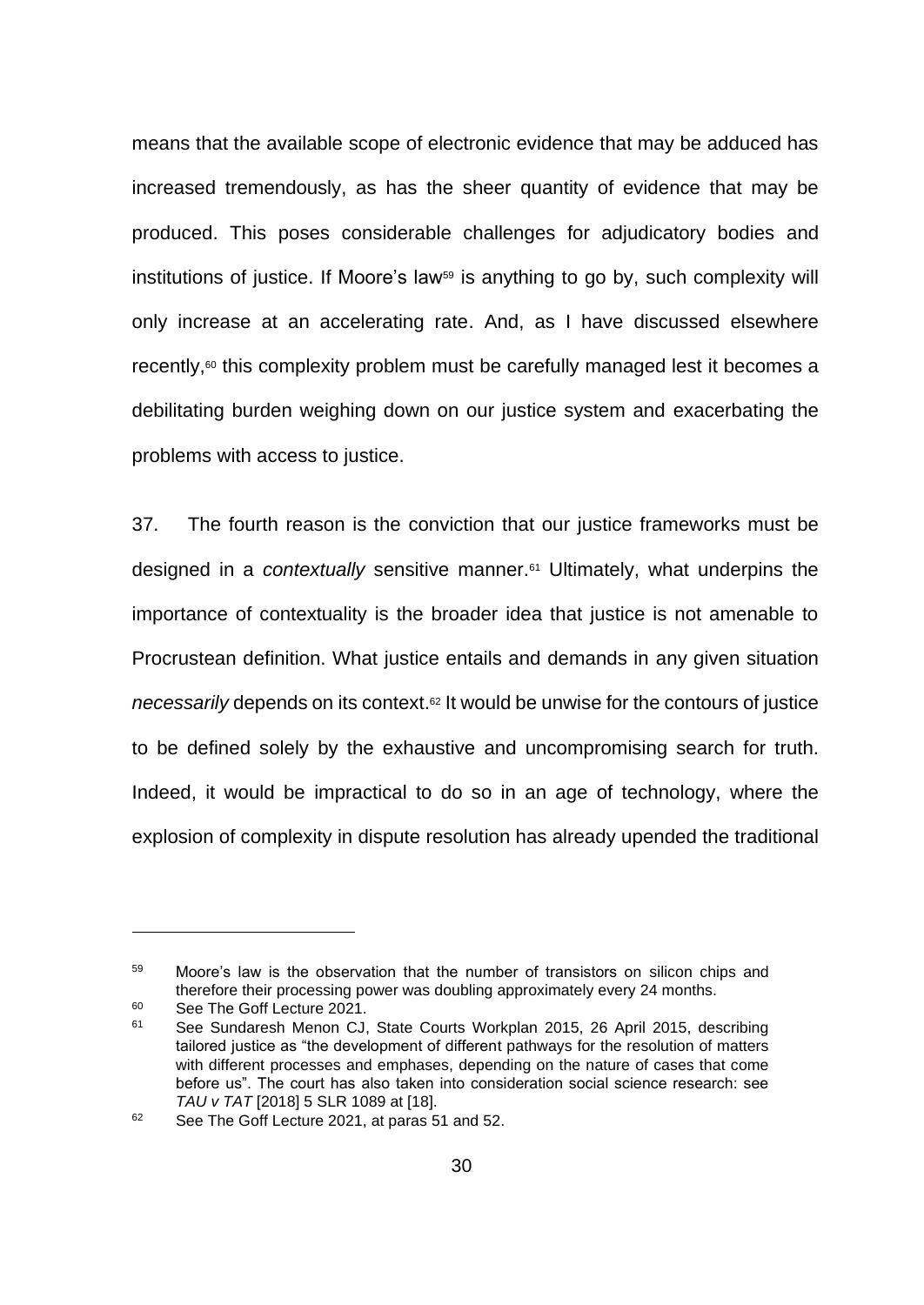"truth-seeking" paradigm of justice. <sup>63</sup> The idea that the law should remain the same in form and manner of application across differing substantive contexts – which some refer to as the doctrine of trans-substantivity – rather than promote equality will result in inefficiency, inaccessibility, and injustice.<sup>64</sup>

# *B. The shape of future procedural reform*

38. These trends suggest that procedural reform *must* be high on our agenda. The question that follows is *how* we might go about pursuing this. I earlier suggested a hierarchy of procedural norms that might guide our thinking in this area, and I also offered examples where significant procedural innovation has already taken place such as the family justice framework in Singapore and the eBay ODR platform. If we were to think carefully about how the hierarchy may be applied, we might derive several other solutions that could help us better serve our users.

39. First, I suggest we should develop differentiated models of justice that

.

<sup>&</sup>lt;sup>63</sup> See The Goff Lecture 2021, at paras 43 and 48, giving the example that in a claim for damages in respect of thousands of defects in road works performed by a builder, a "truth-seeking" paradigm of justice would require that each defect be individually verified and documented in evidence. Yet, the costs of investigating, documenting and particularising a claim in respect of each defect may end up exceeding the cost of rectifying them.

<sup>&</sup>lt;sup>64</sup> See Robert M Cover, "For James Vm. Moore: Some Reflections on a Reading of the Rules" (1975) 84 Yale LJ 718, where he refers to the United States Federal Rules of Civil Procedure of 1938 as a "trans-substantive achievement", to apply equally to all areas of substantive legal doctrine as one of the keys to the simplicity intended by the drafters. See also, Paul Stancil, "The Problem with One-Size-Fits-All Procedure" Fla St U L Rev (forthcoming 2015), accessible at <https://law.seattleu.edu/Documents/CivProWorkshop/Stancil\_Transsubstantivity.pdf>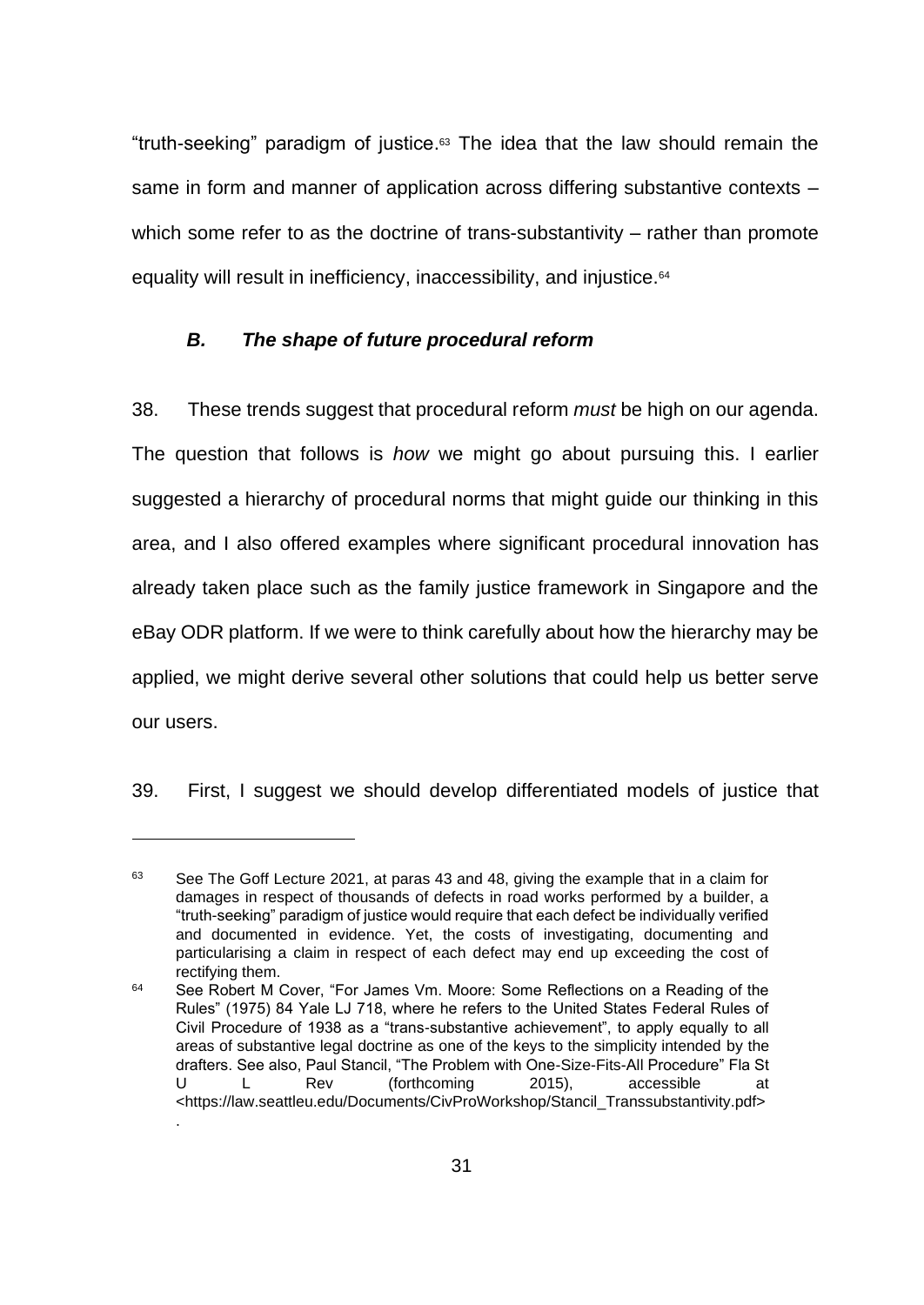better serve the needs of users *in different contexts*. What this contemplates is that we first identify the specific goals of the area of law in question, and then develop the procedural framework with these goals in mind. This might lead us to conclude, for instance, that adversarial processes are not suited for *family* disputes or perhaps even for some *commercial* disputes with a strong relational element, such as cross-border restructuring which might instead benefit from a new procedural architecture that draws together a combination of dispute resolution processes and incorporates forward-looking, interest-based approaches such as mediation.

40. Second, we should prioritise proportionate solutions that bear a sensible relation to the complexity of a case and the quantum at stake. Simplified forms, online filing, asynchronous hearings, and ODR platforms should be made readily available for claims that are of low value, low complexity, or are subject to relatively standardised legal frameworks. And technology will go a considerable way in facilitating this. In Singapore, we launched the Community Justice and Tribunals System in July 2017 as an online case filing and management system for our Small Claims Tribunals. The feedback on the system was so good that we extended this a year later to the Community Disputes Resolution Tribunals which deal with neighbourly disputes, and subsequently to the Employment Claims Tribunal. To the same end, in 2019 we developed an online artificial intelligence ("AI") simulator to help motorists involved in traffic accidents assess the likely range of awards for personal injuries that the court may order should they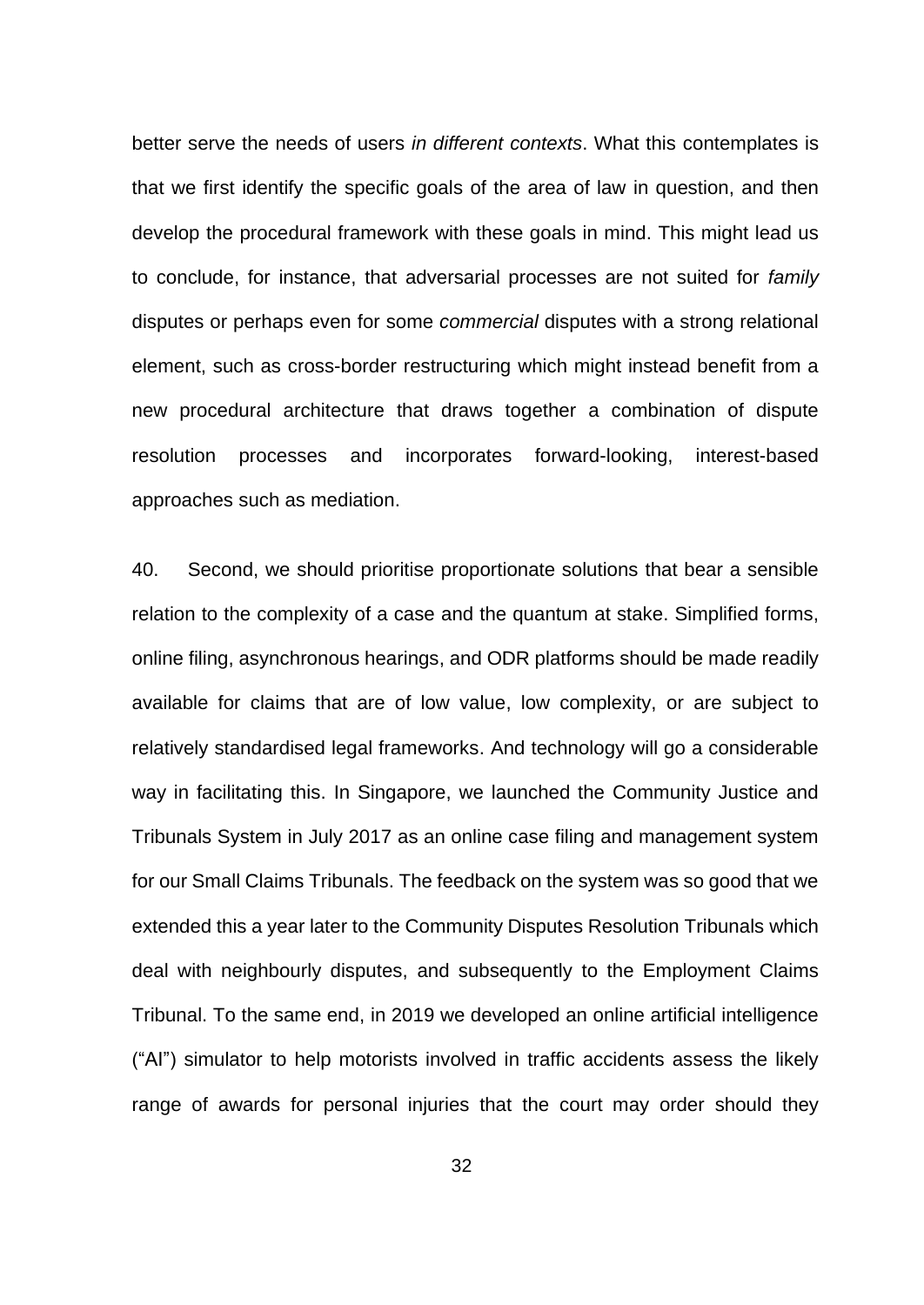proceed with litigation. This affords them greater confidence in deciding whether to resolve the matter amicably and quickly. <sup>65</sup> The arbitral community and institutions might similarly consider developing dedicated and much cheaper modes of resolution for smaller cases so that arbitration is not viewed as a domain designed exclusively for the very rich, which in the long run can only have a delegitimising and destabilising effect on arbitration as a whole.

41. Third, we should strive to *simplify* our rules and frameworks to the greatest extent possible, so that they do not themselves become insurmountable barriers of entry to the justice system.<sup>66</sup> Simplicity in this context takes several dimensions. One, for instance, pertains to the use of plain English and the avoidance of legal jargon to afford lay users an understanding of how the system works. <sup>67</sup> A second

<sup>&</sup>lt;sup>65</sup> See the Outcome Simulator on Motor Accident Claims Online, accessible at <https://motoraccidents.lawnet.sg>.

<sup>66</sup> Helena Whalen-Bridge, "Automated Document Assembly: Access to Justice and Consumer Risk" (2021) 33 SAcLJ 315 ("Automated Document Assembly") at para 19, observing that a Singapore study in 2019 of 206 LIPs indicated that 47.06% identified "understanding the court's processes" as the most challenging aspect of selfrepresentation. Consider also, the observation that it is "strange that free societies should thus arrive at a situation where their members are governed from cradle to grave by texts they cannot comprehend": Francis Bennion, *Statute Law* (Oyez Longman, 2nd Ed, 1983), at p8.

<sup>&</sup>lt;sup>67</sup> See the Civil Justice Commission Report of the Civil Justice Commission, 29 December 2017, accessible at <https://app.mlaw.gov.sg/files/Annex\_C\_Civil\_Justice\_Commission\_Report.pdf>. The proposed new Rules of Court seek to "simply and expedite applications and appeals on procedural matters" so as to ensure that "disputes do not become procedural skirmishes which waste time and costs and often do not bring the parties any closer to the main battlefield". Some of these recommendations have culminated in the Courts (Civil and Criminal Justice) Reform Act passed in Parliament in September 2021. Among other things, terms such as "in camera", "plaintiff" and "subpoena" will be replaced with more straightforward terms such as "in private", "claimant" and "order to attend court" respectively. In 2013, the Legislation Division of the Attorney-General's Chambers commenced a project to modernise the language of Singapore's statutes, and a public (*cont'd on next page*)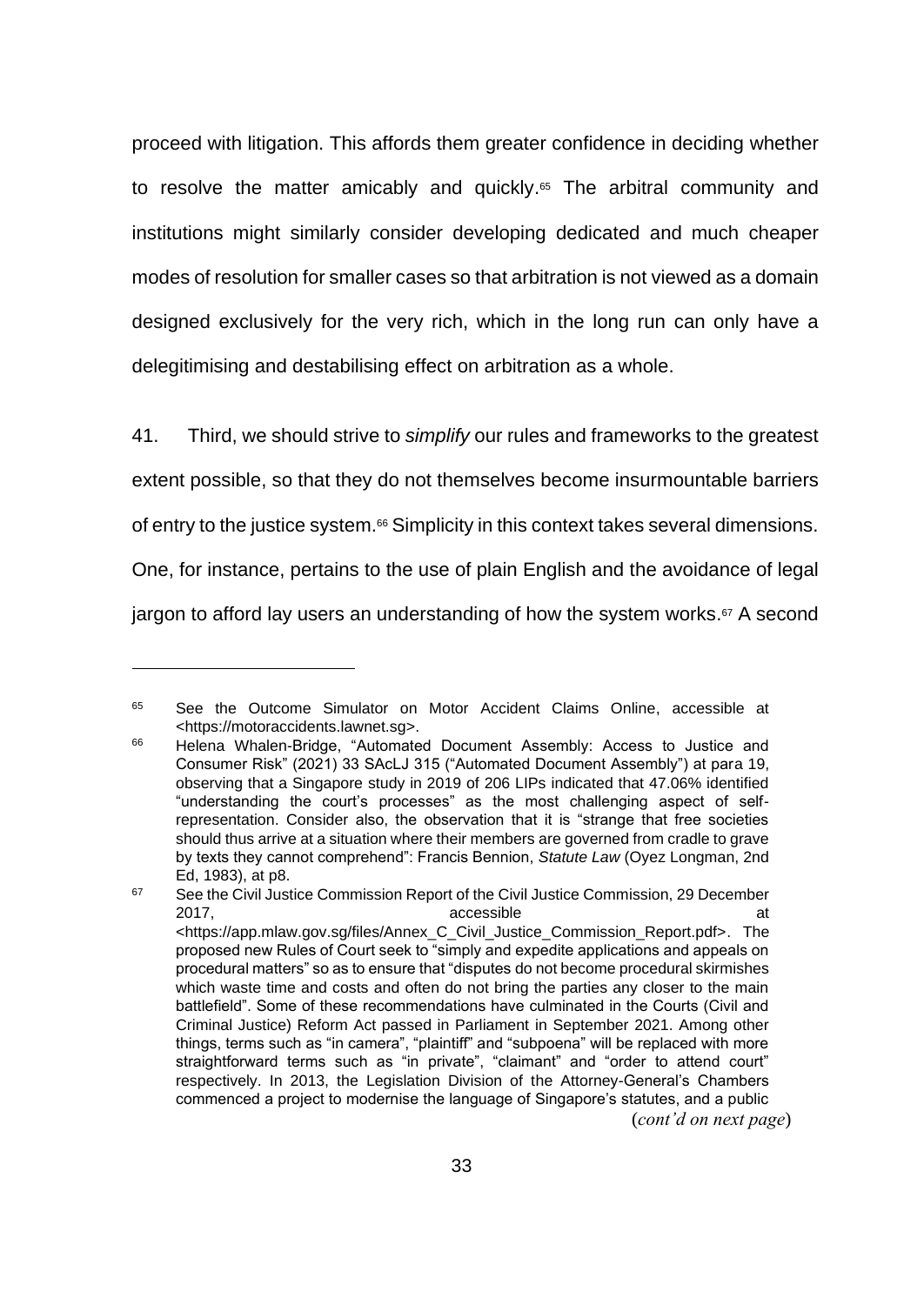dimension relates to the idea that we should provide more procedural information and guidance to litigants in a manner that is considered and organised. Opacity in this context not only creates navigational difficulties but also gives rise to a sense of secrecy, which breeds distrust. In line with this, when the Singapore courts moved towards virtual hearings at the start of the pandemic, we prepared a number of technical guides and videos specifically designed to help laypersons understand how they could participate in hearings over video-conference. <sup>68</sup> For courts with a particularly sizeable proportion of LIPs, like our Family Justice Courts, a number of physical rooms outfitted with virtual hearing facilities and staffed by on-site technical assistants were also made available on the court premises for those who might either lack technological familiarity or access to the appropriate facilities. In a sense, such initiatives are a necessary complement to the suite of procedural innovations that arose out of the pandemic because they help our users both *see* and *sense* that justice is within reach. 69

42. The possibilities of procedural reform are endless and exciting. If we return to the analogy of virtual maps that I started with, we will see that deep procedural

survey resulted in the Plain Laws Understandable by Singaporeans (PLUS) project, an initiative seeking to update the law and to make it more understandable to laypersons.

<sup>68</sup> See the Family Justice Courts' Technical Guide to Video Conferencing on Zoom, as well as the FJC Zoom Training Video for Court user, accessible at <https://www.familyjusticecourts.gov.sg/resources/video-conferencing-and-telephoneconferencing>.

<sup>&</sup>lt;sup>69</sup> Another example is the Family Orders Guide launched by the Family Justice Courts on 29 September 2021, which contains a catalogue of court orders that an applicant may refer to and will serve as a common reference point for judges, lawyers and unrepresented litigants, aiming to save time by avoiding disputes over the language employed.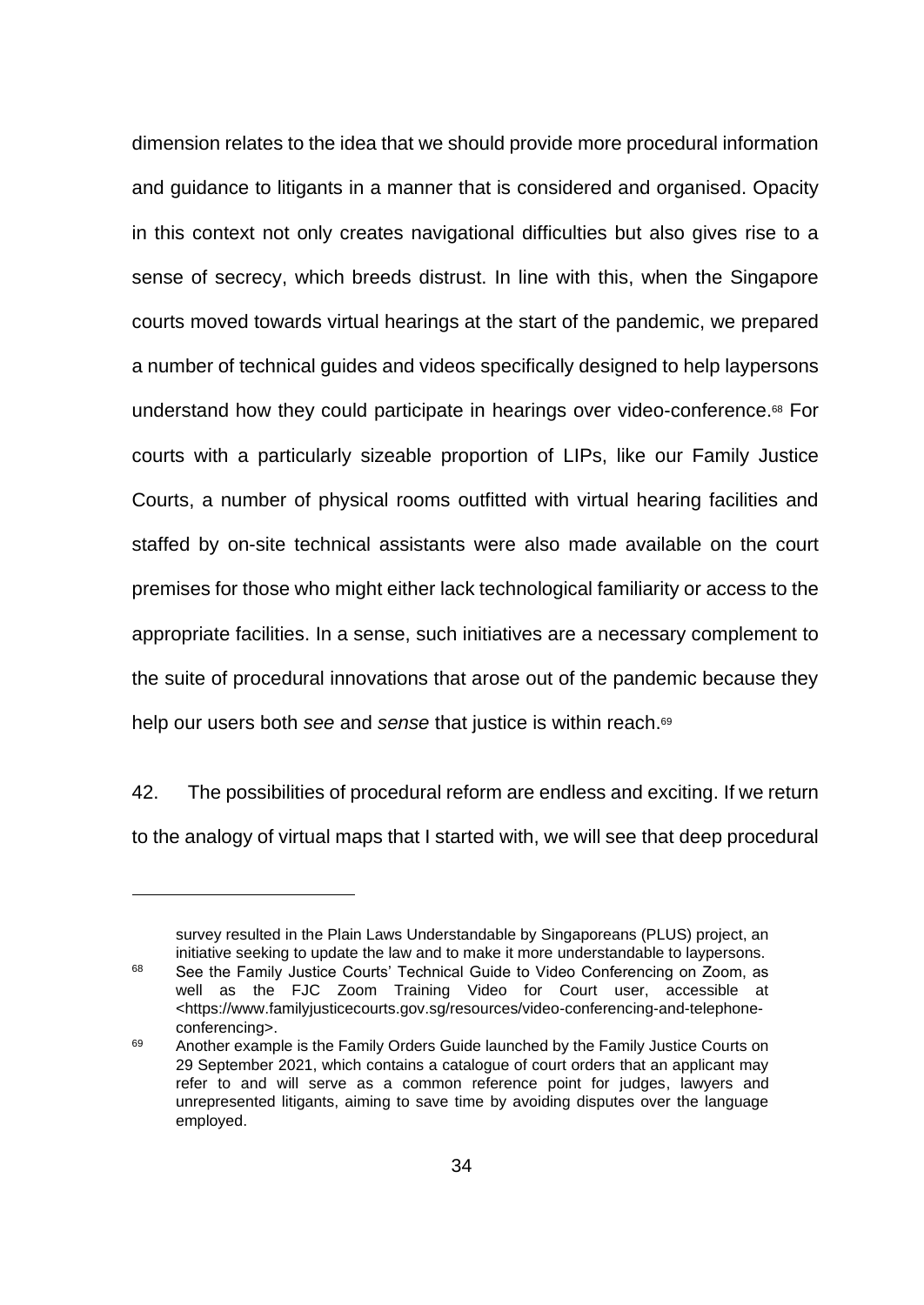thinking requires more than the mere digitisation of isolated components of the procedural architecture. Of course, the virtual approximation of a physical process is often a necessary first step, but we must not stop there. Imagine a system in which for most types of claims that are not particularly complex, there was a technologically enabled platform on which a user could fill a form, be assisted by an AI-enabled chatbot prompting and guiding her along the way, have access to precedents that had been distilled and standardised. She might then be able to get a predictive outcome of her claim if she were to pursue litigation. If she opted to do that, the system could automatically generate and file the required court documents with prompts for the next step, and perhaps even offer to put her in touch with a lawyer practising in this area, together with an estimate of the time and costs that would be involved. If she wished instead to seek settlement, the system might offer a range of options such as online mediation, either with or without a legal expert, and help her weigh these options and gauge the counterparty's response. This and so much more is but a slice of the true transformative potential of procedural reform harnessing the power of innovation and technology.

43. If we were willing to reimagine our procedural architectures in this way, each field of dispute resolution – arbitration, commercial courts, and other fora focusing on specific areas – could devise new procedural paradigms that are fair, proportionate, accessible, and compatible with the unique values and interests that are relevant to that field. So commercial courts might consider special rules

35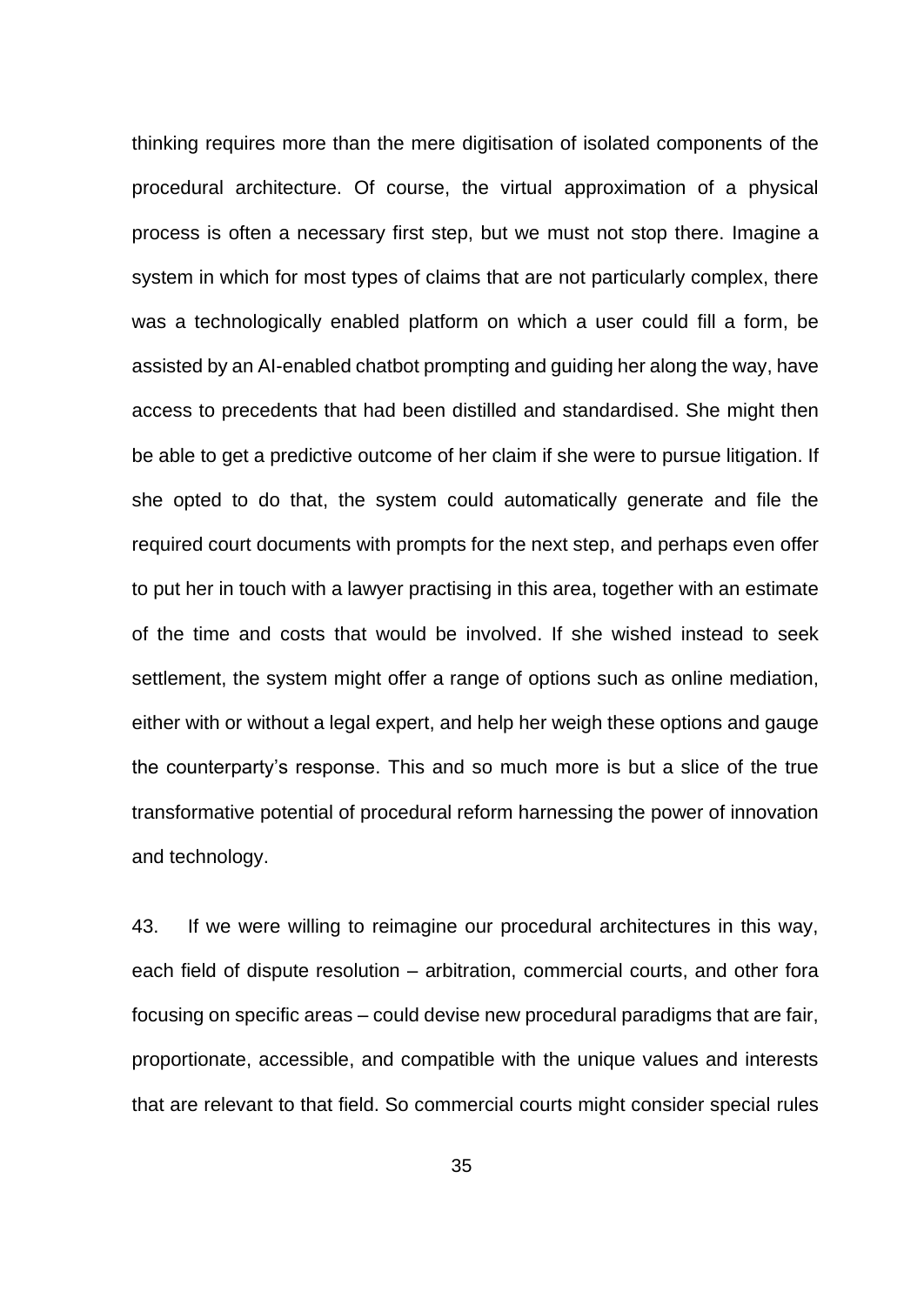and protocols for large construction disputes that may be different from those for cross-border restructuring matters. <sup>70</sup> In the same way, the arbitration community may benefit from rethinking its approach to a range of issues – for a start from the need to contextualise the procedures for investor-State disputes, to the possibility of developing dedicated AI-enabled processes for small claims, to considering new evidential methods for the resolution of hypercomplex disputes, such as representative sampling under which proof of a smaller sample could be extrapolated to a wider set where it would otherwise be practically impossible to prove each and every item in that set. These are difficult issues that will entail ethical and policy considerations, but the effort is surely worthwhile once we realise the significance of procedure and seize the present momentum to reimagine and re-engineer the procedural architecture for our justice systems.

# **V. Conclusion**

44. In his landmark treatise on jurisprudence, Sir John Salmond suggested that "procedural law is concerned with affairs inside the courts" whereas "substantive law deals with matters in the world outside".<sup>71</sup> More than eighty years

<sup>&</sup>lt;sup>70</sup> See, for instance, the Technology, Infrastructure and Construction list ("TIC List") of the Singapore International Commercial Court (SICC) which specialises in dealing with complex disputes in these areas. A case placed in the TIC List will benefit from additional case management features suited to the resolution of these technically complex disputes. For more details, please see: <https://www.sicc.gov.sg/guide-to-thesicc/the-technology-infrastructure-and-construction-list>.

<sup>71</sup> See *Salmond on Jurisprudence* (C.A.W Manning ed) (Sweet & Maxwell London, 8th Ed, 1930), at p495.